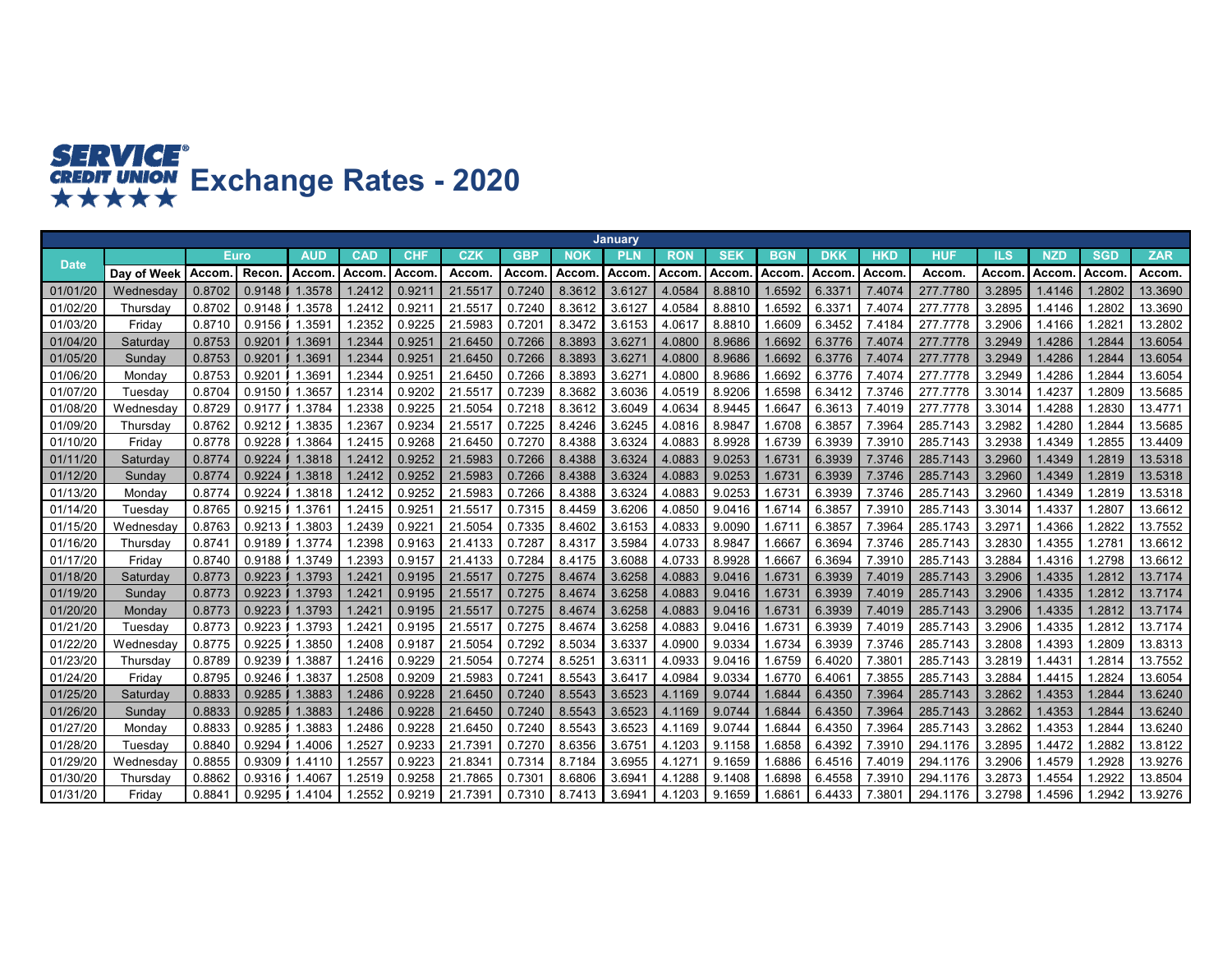|             |             |        |              |            |        |            |              |            |            | February   |            |                 |                   |            |                    |            |            |              |            |            |
|-------------|-------------|--------|--------------|------------|--------|------------|--------------|------------|------------|------------|------------|-----------------|-------------------|------------|--------------------|------------|------------|--------------|------------|------------|
| <b>Date</b> |             |        | <b>Euro</b>  | <b>AUD</b> | CAD    | <b>CHF</b> | CZK          | <b>GBP</b> | <b>NOK</b> | <b>PLN</b> | <b>RON</b> | <b>SEK</b>      | <b>BGN</b>        | <b>DKK</b> | <b>HKD</b>         | <b>HUF</b> | <b>ILS</b> | <b>NZD</b>   | <b>SGD</b> | <b>ZAR</b> |
|             | Day of Week | Accom  | <b>Recon</b> | Accom      | Accom  | Accom      | <b>Accom</b> | Accom      | Accom      | Accom      | Accom.     | Accom           | Accom             | Accom.     | Accom              | Accom      | Accom      | <b>Accom</b> | Accom.     | Accom.     |
| 02/01/20    | Saturday    | 0.882  | 0.9273       | 1.4156     | 1.2536 | 0.920      | 21.6920      | 0.7213     | 8.7413     | 3.6969     | 4.1085     | 9.1659          | 1.682             | 6.4267     | 7.3638             | 294.1176   | 3.2690     | 1.4665       | 1.2920     | 14.0845    |
| 02/02/20    | Sunday      | 0.882  | 0.9273       | 1.4156     | 1.2536 | 0.920      | 21.6920      | 0.7213     | 8.7413     | 3.6969     | 4.1085     | 9.1659          | 1.682'            | 6.4267     | 7.3638             | 294.1176   | 3.2690     | 1.4665       | 1.2920     | 14.0845    |
| 02/03/20    | Monday      | 0.882' | 0.9273       | 1.4156     | .2536  | 0.9201     | 21.6920      | 0.7213     | 8.7413     | 3.6969     | 4.1085     | 9.1659          | 1.682'            | 6.4267     | 7.3638             | 294.1176   | 3.2690     | 1.4665       | 1.2920     | 14.0845    |
| 02/04/20    | Tuesdav     | 0.8809 | 0.9261       | .4203      | .2588  | 0.9178     | 21.6450      | 0.7246     | 8.7873     | 3.6914     | 4.1051     | 9.1575          | .6798<br>1        | 6.4185     | 7.380'             | 294.1176   | 3.2787     | 1.4715       | 1.3002     | 14.1844    |
| 02/05/20    | Wednesday   | 0.8820 | 0.9272       | 1.4150     | 1.2623 | 0.921      | 21.5983      | 0.7323     | 8.7873     | 3.6873     | 4.1085     | 9.1575          | .682'             | 6.4267     | 7.3855             | 285.7143   | 3.2755     | 1.4708       | 1.3033     | 14.0647    |
| 02/06/20    | Thursdav    | 0.8839 | 0.9293       | 1.4077     | .2633  | 0.9228     | 21.6450      | 0.7293     | 8.7413     | 3.6778     | 4.1169     | 9.0909          | .6855             | 6.4392     | 7.3910             | 285.7143   | 3.2841     | 1.4643       | 1.3142     | 14.0252    |
| 02/07/20    | Friday      | 0.8866 | 0.9320       | 1.4083     | .2620  | 0.9265     | 21.6920      | 0.7319     | 8.7566     | 3.6751     | 4.1203     | 9.1158          | .6906             | 6.4599     | 7.380 <sup>4</sup> | 294.1176   | 3.2723     | 1.4712       | 1.3154     | 14.0845    |
| 02/08/20    | Saturday    | 0.889' | 0.9347       | 1.4182     | 1.2642 | 0.927      | 21.6920      | 0.7350     | 8.7951     | 3.6928     | 4.1271     | 9.1575          | 1.6955            | 6.4767     | 7.3746             | 294.1176   | 3.2531     | 1.4775       | 1.3193     | 14.2450    |
| 02/09/20    | Sunday      | 0.889  | 0.9347       | 1.4182     | 1.2642 | 0.927      | 21.6920      | 0.7350     | 8.7951     | 3.6928     | 4.1271     | 9.1575          | 1.6955            | 6.4767     | 7.3746             | 294.1176   | 3.2531     | 1.4775       | 1.3193     | 14.2450    |
| 02/10/20    | Monday      | 0.889' | 0.9347       | 1.4182     | 1.2642 | 0.927      | 21.6920      | 0.7350     | 8.7951     | 3.6928     | 4.1271     | 9.1575          | 1.6955            | 6.4767     | 7.3746             | 294.1176   | 3.2531     | 1.4775       | 1.3193     | 14.2450    |
| 02/11/20    | Tuesdav     | 0.8907 | 0.9363       | 1.4203     | .264   | 0.9295     | 21.739       | 0.7376     | 8.8028     | 3.7023     | 4.1391     | 9.1827          | .6984             | 6.4893     | 7.3855             | 294.1176   | 3.2605     | 1.4832       | 1.3205     | 14.2857    |
| 02/12/20    | Wednesday   | 0.8929 | 0.9387       | 1.4154     | 1.2628 | 0.9284     | 21.739       | 0.7362     | 8.8028     | 3.7120     | 4.1494     | 9.1827          | 1.7027            | 6.5062     | 7.3746             | 294.1176   | 3.2478     | 1.4857       | 1.3180     | 14.1643    |
| 02/13/20    | Thursday    | 0.8934 | 0.9392       | 1.4106     | .262'  | 0.9284     | 21.6920      | 0.7337     | 8.7642     | 3.7092     | 4.1511     | 9.1491          | 1.7039            | 6.5104     | 7.3910             | 294.1176   | 3.2531     | 1.4699       | 1.3180     | 14.0252    |
| 02/14/20    | Friday      | 0.8959 | 0.9419       | 1.4118     | 1.260  | 0.9289     | 21.739       | 0.7337     | 8.8028     | 3.7175     | 4.1649     | 9.1659          | 1.7085            | 6.5274     | 7.3855             | 294.1176   | 3.2637     | 1.4712       | 1.3196     | 14.1443    |
| 02/15/20    | Saturdav    | 0.8980 | 0.9440       | 1.4116     | 1.2583 | 0.9309     | 21.6920      | 0.7281     | 8.7951     | 3.7133     | 4.1719     | 9.1996          | 1.7126            | 6.5445     | 7.3746             | 294.1176   | 3.2595     | 1.4751       | 1.3196     | 14.0845    |
| 02/16/20    | Sunday      | 0.8980 | 0.9440       | 1.4116     | 1.2583 | 0.9309     | 21.6920      | 0.7281     | 8.7951     | 3.7133     | 4.1719     | 9.1996          | 1.7126            | 6.5445     | 7.3746             | 294.1176   | 3.2595     | 1.4751       | 1.3196     | 14.0845    |
| 02/17/20    | Monday      | 0.8980 | 0.9440       | 1.4116     | .2583  | 0.9309     | 21.6920      | 0.7281     | 8.7951     | 3.7133     | 4.1719     | 9.1996          | 1.7126            | 6.5445     | 7.3746             | 294.1176   | 3.2595     | 1.4751       | 1.3196     | 14.0845    |
| 02/18/20    | Tuesdav     | 0.8980 | 0.9440       | 1.4116     | .2583  | 0.9309     | 21.6920      | 0.7281     | 8.7951     | 3.7133     | 4.1719     | 9.1996          | 1.7126            | 6.5445     | 7.3746             | 294.1176   | 3.2595     | 1.4751       | 1.3196     | 14.0845    |
| 02/19/20    | Wednesday   | 0.9003 | 0.9465       | .4229      | .2606  | 0.932      | 21.7865      | 0.7323     | 8.8652     | 3.7467     | 4.1946     | 9.2593          | 1.7167            | 6.5574     | 7.3855             | 294.1176   | 3.2541     | 1.4839       | 1.3240     | 14.3266    |
| 02/20/20    | Thursdav    | 0.902  | 0.9489       | 1.4194     | .2585  | 0.9349     | 21.9780      | 0.7317     | 8.8339     | 3.7552     | 4.2070     | 9.3197          | 1.7215            | 6.5746     | 7.3910             | 294.1176   | 3.2552     | 1.4859       | 1.3224     | 14.2248    |
| 02/21/20    | Friday      | 0.9016 | 0.9478       | .4312      | .2574  | 0.933'     | 21.9780      | 0.7357     | 8.8417     | 3.7580     | 4.2034     | 9.3110          | 1.7194            | 6.5660     | 7.3855             | 294.1176   | 3.2626     | 1.4966       | 1.3287     | 14.3678    |
| 02/22/20    | Saturday    | 0.9018 | 0.9480       | 1.4405     | 1.2602 | 0.9331     | 22.0264      | 0.7365     | 8.8810     | 3.7622     | 4.2212     | 9.3284          | 1.7197            | 6.5660     | 7.4074             | 294.1176   | 3.2573     | 1.5053       | 1.3316     | 14.3885    |
| 02/23/20    | Sunday      | 0.9018 | 0.9480       | 1.4405     | .2602  | 0.9331     | 22.0264      | 0.7365     | 8.8810     | 3.7622     | 4.2212     | 9.3284          | 1.7197            | 6.5660     | 7.4074             | 294.1176   | 3.2573     | 1.5053       | 1.3316     | 14.3885    |
| 02/24/20    | Monday      | 0.9018 | 0.9480       | .4405      | .2602  | 0.933      | 22.0264      | 0.7365     | 8.8810     | 3.7622     | 4.2212     | 9.3284          | 1.7197            | 6.5660     | 7.4074             | 294.1176   | 3.2573     | 1.5053       | 1.3316     | 14.3885    |
| 02/25/20    | Tuesday     | 0.9004 | 0.9466       | 1.4407     | .2628  | 0.9314     | 22.0264      | 0.7353     | 8.8968     | 3.7722     | 4.2194     | 9.2851          | 1.7170            | 6.5574     | 7.4074             | 294.1176   | 3.2637     | 1.5044       | 1.3323     | 14.3885    |
| 02/26/20    | Wednesday   | 0.8993 | 0.9455       | .4415      | .2658  | 0.9314     | 22.1239      | 0.7339     | 8.8968     | 3.7651     | 4.2159     | 9.2507          | 1.7150            | 6.5488     | 7.4184             | 294.1176   | 3.2616     | 1.5029       | 1.3316     | 14.4300    |
| 02/27/20    | Thursdav    | 0.8963 | 0.9423       | 1.4476     | .2655  | 0.9270     | 22.1239      | 0.7337     | 8.9366     | 3.7636     | 4.2052     | $9.242^{\circ}$ | 1.709'            | 6.5274     | 7.4184             | 294.1176   | 3.2690     | 1.5076       | 1.3300     | 14.5560    |
| 02/28/20    | Friday      | 0.8884 | 0.9340       | .4420      | .2634  | 0.9215     | 21.9298      | 0.7333     | 8.8889     | 3.7355     | 4.1649     | 9.1575          | .694 <sup>2</sup> | 6.4725     | 7.3910             | 294.1176   | 3.2541     | 1.4993       | 1.3219     | 14.5349    |
| 02/29/20    | Saturday    | 0.887  | 0.9325       | 1.4599     | 1.2830 | 0.9197     | 22.0264      | 0.7410     | 9.0090     | 3.7495     | 4.1615     | 9.2507          | 1.6915            | 6.4641     | 7.4405             | 294.1176   | 3.3102     | 1.5253       | 1.3310     | 14.9477    |
|             |             |        |              |            |        |            |              |            |            |            |            |                 |                   |            |                    |            |            |              |            |            |
|             |             |        |              |            |        |            |              |            |            |            |            |                 |                   |            |                    |            |            |              |            |            |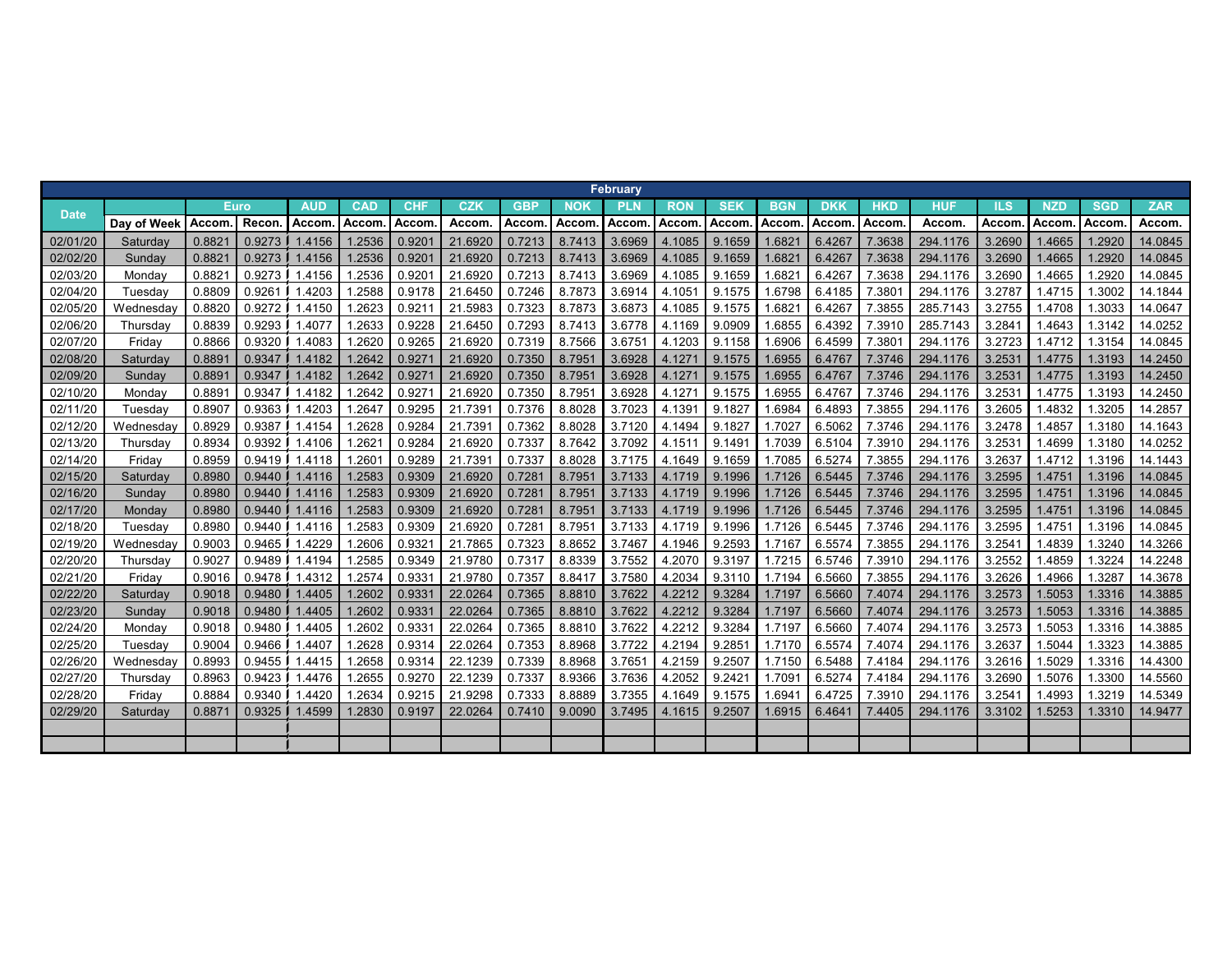|             |             |        |             |            |            |            |         |            |         | <b>March</b> |            |            |            |            |        |          |        |            |            |            |
|-------------|-------------|--------|-------------|------------|------------|------------|---------|------------|---------|--------------|------------|------------|------------|------------|--------|----------|--------|------------|------------|------------|
| <b>Date</b> |             |        | <b>Euro</b> | <b>AUD</b> | <b>CAD</b> | <b>CHF</b> | CZK     | <b>GBP</b> | NOK     | <b>PLN</b>   | <b>RON</b> | <b>SEK</b> | <b>BGN</b> | <b>DKK</b> | HKD    | HUF      | ILS    | <b>NZD</b> | <b>SGD</b> | <b>ZAR</b> |
|             | Day of Week | Accom  | Recon       | Accom      | Accom      | Accom      | Accom   | Accom      | Accom   | Accom        | Accom      | Accom      | Accom      | Accom      | Accom  | Accom    | Accom. | Accom      | Accom      | Accom.     |
| 03/01/20    | Sunday      | 0.887  | 0.9325      | 1.4599     | 1.2830     | 0.9197     | 22.0264 | 0.7410     | 9.0090  | 3.7495       | 4.1615     | 9.2507     | 1.6915     | 6.464'     | 7.4405 | 294.1176 | 3.3102 | 1.5253     | .3310      | 14.9477    |
| 03/02/20    | Mondav      | 0.887  | 0.9325      | .4599      | .2830      | 0.919      | 22.0264 | 0.7410     | 9.0090  | 3.7495       | 4.1615     | 9.250      | .6915      | 6.464'     | 7.4405 | 294.1176 | 3.3102 | 1.5253     | .3310      | 14.9477    |
| 03/03/20    | Tuesdav     | 0.874  | 0.9189      | .4407      | .2583      | 0.9104     | 21.6450 | 0.7391     | 8.8028  | 3.6805       | 4.1034     | 9.0009     | 1.6667     | 6.3694     | 7.3475 | 285.7143 | 3.2776 | 1.5088     | .3120      | 14.7059    |
| 03/04/20    | Wednesday   | 0.8766 | 0.9216      | .4497      | .2692      | 0.9106     | 21.7865 | 0.7437     | 8.8339  | 3.694'       | 4.1085     | 9.0334     | .671       | 6.3857     | 7.3910 | 285.7143 | 3.2808 | 1.5168     | .3233      | 14.7710    |
| 03/05/20    | Thursday    | 0.8747 | 0.9195      | .4411      | .2716      | 0.9094     | 21.551  | 0.7444     | 8.8183  | 3.6603       | 4.1000     | 8.9847     | 0.668      | 6.3735     | 7.3964 | 285.7143 | 3.2787 | 1.5140     | .3186      | 14.5773    |
| 03/06/20    | Friday      | 0.8705 | 0.9151      | .4271      | .2668      | 0.903      | 21.505  | 0.7331     | 8.7642  | 3.6456       | 4.0783     | 8.9606     | .660       | 6.3412     | 7.3475 | 285.7143 | 3.2637 | 1.498'     | 1.3110     | 14.5138    |
| 03/07/20    | Saturday    | 0.8596 | 0.9036      | 1.4231     | 1.2647     | 0.8888     | 21.3220 | 0.7283     | 8.7489  | 3.6127       | 4.0323     | 8.8810     | 1.639      | 6.2617     | 7.342' | 285.7143 | 3.2949 | 1.4852     | .3046      | 14.7710    |
| 03/08/20    | Sunday      | 0.8596 | 0.9036      | 1.4231     | 1.2647     | 0.8888     | 21.3220 | 0.7283     | 8.7489  | 3.6127       | 4.0323     | 8.8810     | 1.639      | 6.2617     | 7.342' | 285.7143 | 3.2949 | 1.4852     | 1.3046     | 14.7710    |
| 03/09/20    | Mondav      | 0.8596 | 0.9036      | .4231      | 1.264      | 0.8888     | 21.3220 | 0.7283     | 8.7489  | 3.6127       | 4.0323     | 8.8810     | 1.639      | 6.2617     | 7.342' | 285.7143 | 3.2949 | .4852      | .3046      | 14.7710    |
| 03/10/20    | Tuesdav     | 0.8519 | 0.8955      | .4366      | .2890      | 0.8783     | 21.2314 | 0.7206     | 9.0580  | 3.5894       | 3.9984     | 8.8968     | 1.6244     | 6.2035     | 7.3584 | 277.7778 | 3.3146 | 1.498'     | .3103      | 15.1745    |
| 03/11/20    | Wednesday   | 0.856  | 0.9007      | .4440      | .297       | 0.8846     | 21.3675 | 0.7266     | 9.0090  | 3.6088       | 4.0258     | 8.9526     | .6337      | 6.2422     | 7.3746 | 277.7778 | 3.3389 | 1.5026     | .3177      | 15.0602    |
| 03/12/20    | Thursdav    | 0.8598 | 0.9038      | .4537      | .2987      | 0.8883     | 21.5054 | 0.7334     | 9.0992  | 3.6140       | 4.0404     | 9.0009     | .6396      | 6.2657     | 7.3692 | 277,7778 | 3.359' | 1.5017     | .3187      | 15.1976    |
| 03/13/20    | Friday      | 0.866  | 0.9105      | 1.4784     | .3098      | 0.8910     | 21.978  | 0.7448     | 9.3545  | 3.6684       | 4.0700     | 9.0992     | .6515      | 6.309'     | 7.3964 | 285.7143 | 3.4447 | 1.5207     | .3332      | 15.6250    |
| 03/14/20    | Saturday    | 0.8740 | 0.9188      | 1.5184     | 1.3208     | 0.9012     | 22.271  | 0.7584     | 9.5785  | 3.7120       | 4.1068     | 9.2851     | 1.6667     | 6.3694     | 7.4184 | 285.7143 | 3.4990 | 1.5567     | .3455      | 15.6006    |
| 03/15/20    | Sunday      | 0.8740 | 0.9188      | 1.5184     | 1.3208     | 0.9012     | 22.2717 | 0.7584     | 9.5785  | 3.7120       | 4.1068     | 9.285'     | 1.6667     | 6.3694     | 7.4184 | 285.7143 | 3.4990 | 1.5567     | .3455      | 15.6006    |
| 03/16/20    | Monday      | 0.8740 | 0.9188      | 1.5184     | .3208      | 0.9012     | 22.271  | 0.7584     | 9.5785  | 3.7120       | 4.1068     | 9.285      | 1.6667     | 6.3694     | 7.4184 | 285.7143 | 3.4990 | 1.5567     | .3455      | 15.6006    |
| 03/17/20    | Tuesday     | 0.8698 | 0.9144      | .5413      | .3214      | 0.8949     | 22.5734 | 0.7702     | 9.6618  | 3.7230       | 4.0933     | 9.1827     | .6586      | 6.337'     | 7.3910 | 285.7143 | 3.5587 | 1.5748     | .3528      | 15.8983    |
| 03/18/20    | Wednesday   | 0.8845 | 0.9299      | 1.5798     | .346'      | 0.9127     | 23.5294 | 0.7849     | 9.8814  | 3.855'       | 4.177'     | 9.4429     | .6866      | 6.4433     | 7.4405 | 294.1176 | 3.627' | 1.592'     | .3648      | 15.8730    |
| 03/19/20    | Thursday    | 0.8879 | 0.9335      | .6018      | 1.3576     | 0.9133     | 23.4192 | 0.7904     | 10.0402 | 3.8835       | 4.1982     | 9.4607     | .6932      | 6.4683     | 7.3746 | 303.0303 | 3.6617 | 1.6207     | .3633      | 16.0000    |
| 03/20/20    | Fridav      | 0.8992 | 0.9454      | .6611      | 1.376      | 0.9249     | 24.2718 | 0.8234     | 11.4155 | 3.9984       | 4.2517     | 9.8135     | 1.714      | 6.5445     | 7.3746 | 312,5000 | 3.5663 | 1.6818     | .376'      | 16.4204    |
| 03/21/20    | Saturday    | 0.9060 | 0.9524      | 1.6028     | 1.3497     | 0.9318     | 24.0385 | 0.8030     | 10.3734 | 4.0016       | 4.2808     | 9.7466     | 1.727      | 6.6007     | 7.3910 | 312.5000 | 3.4329 | 1.6319     | 1.376'     | 16.4745    |
| 03/22/20    | Sunday      | 0.9060 | 0.9524      | 1.6028     | 1.3497     | 0.9318     | 24.0385 | 0.8030     | 10.3734 | 4.0016       | 4.2808     | 9.7466     | 1.727      | 6.6007     | 7.3910 | 312,5000 | 3.4329 | 1.6319     | .3761      | 16.4745    |
| 03/23/20    | Monday      | 0.9060 | 0.9524      | 1.6028     | .3497      | 0.9318     | 24.0385 | 0.8030     | 10.3734 | 4.0016       | 4.2808     | 9.7466     | 1.727      | 6.6007     | 7.3910 | 312.5000 | 3.4329 | 1.6319     | .376       | 16.4745    |
| 03/24/20    | Tuesday     | 0.9063 | 0.9527      | .6426      | .3672      | 0.9324     | 24.213  | 0.8137     | 11.0988 | 4.0306       | 4.2863     | 9.8717     | 1.7283     | 6.6007     | 7.3368 | 312.5000 | 3.4734 | 1.6773     | .3782      | 16.7785    |
| 03/25/20    | Wednesday   | 0.898  | 0.9441      | 1.5959     | 1.3665     | 0.9259     | 24.2718 | 0.8125     | 10.4058 | 4.0290       | 4.2409     | 9.6339     | 1.7126     | 6.5402     | 7.3529 | 303.0303 | 3.4758 | 1.628'     | 1.3746     | 16.7504    |
| 03/26/20    | Thursday    | 0.9009 | 0.9471      | .5696      | .3613      | 0.932      | 24.213  | 0.7981     | 10.4058 | 4.0209       | 4.2499     | 9.5602     | 1.7179     | 6.5574     | 7.380  | 312.5000 | 3.4235 | 1.6129     | .3755      | 16.5017    |
| 03/27/20    | Fridav      | 0.8884 | 0.9340      | 1.5913     | 1.3454     | 0.922      | 23.8095 | 0.7947     | 10.1626 | 3.9683       | 4.191'     | 9.5420     | 1.6941     | 6.4683     | 7.3475 | 312,5000 | 3.4376 | 1.6200     | .3626      | 16.5289    |
| 03/28/20    | Saturday    | 0.8852 | 0.9306      | 1.5672     | 1.3373     | 0.9159     | 23.5294 | 0.7816     | 10.0200 | 3.9216       | 4.1719     | 9.5057     | 1.6880     | 6.4433     | 7.3638 | 303.0303 | 3.4235 | 1.5997     | .3639      | 16.6667    |
| 03/29/20    | Sunday      | 0.8852 | 0.9306      | .5672      | 1.3373     | 0.9159     | 23.5294 | 0.7816     | 10.0200 | 3.9216       | 4.1719     | 9.5057     | 1.6880     | 6.4433     | 7.3638 | 303.0303 | 3.4235 | 1.5997     | .3639      | 16.6667    |
| 03/30/20    | Monday      | 0.8852 | 0.9306      | .5672      | 1.3373     | 0.9159     | 23.529  | 0.7816     | 10.0200 | 3.9216       | 4.1719     | 9.505      | .6880      | 6.4433     | 7.3638 | 303.0303 | 3.4235 | 1.5997     | .3639      | 16.6667    |
| 03/31/20    | Tuesda∖     | 0.8803 | 0.9255      | .5504      | 1.3392     | 0.9088     | 23.5294 | 0.770'     | 10.0402 | 3.8941       | 4.151'     | 9.4787     | 1.6787     | 6.406'     | 7.3746 | 303.0303 | 3.4118 | 1.5823     | .3580      | 17.0068    |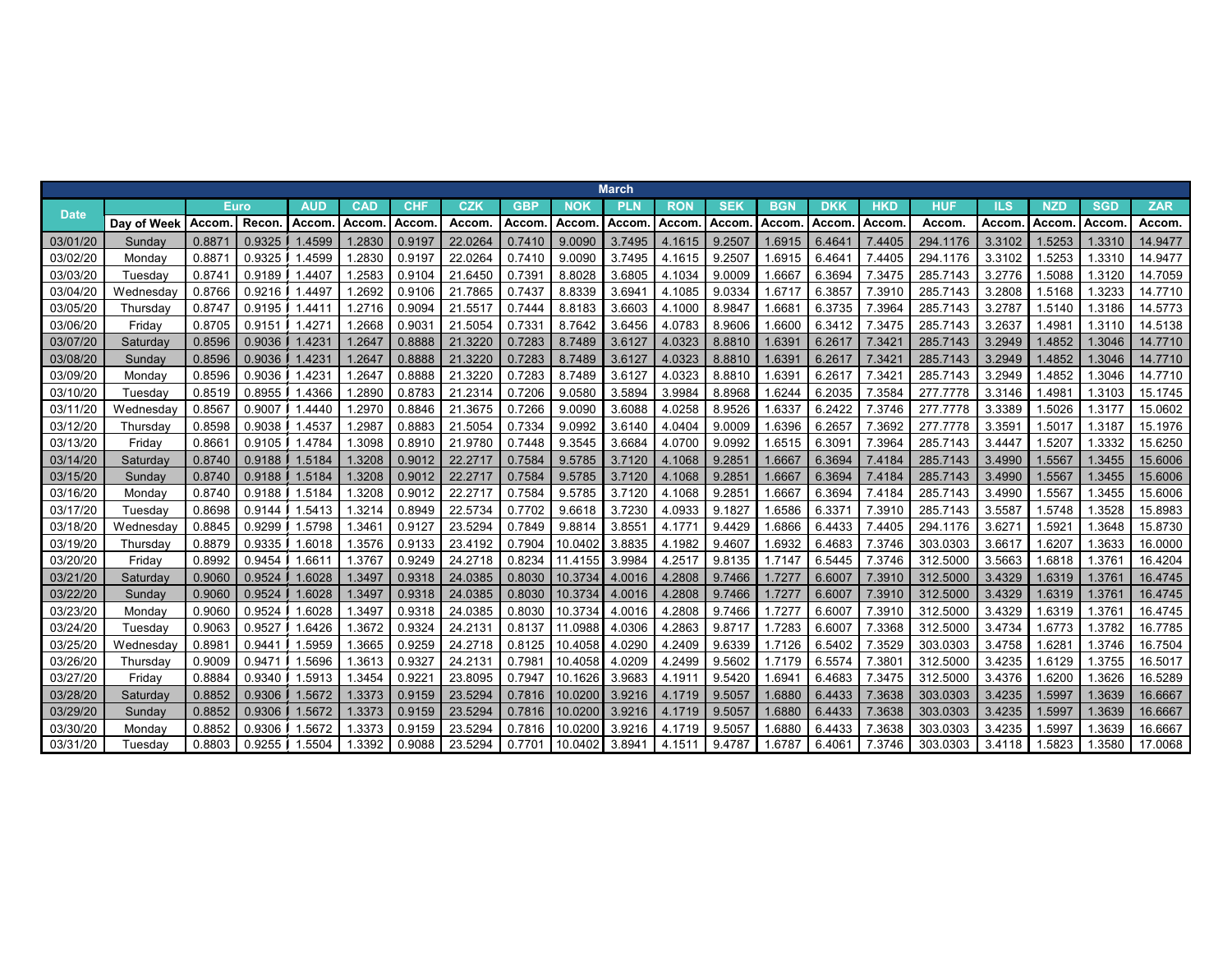|             |             |                    |             |            |            |            |              |            |            | <b>April</b>    |            |            |            |            |                    |            |        |            |            |            |
|-------------|-------------|--------------------|-------------|------------|------------|------------|--------------|------------|------------|-----------------|------------|------------|------------|------------|--------------------|------------|--------|------------|------------|------------|
| <b>Date</b> |             |                    | <b>Euro</b> | <b>AUD</b> | <b>CAD</b> | <b>CHF</b> | CZK          | <b>GBP</b> | <b>NOK</b> | PLN             | <b>RON</b> | <b>SEK</b> | <b>BGN</b> | <b>DKK</b> | <b>HKD</b>         | <b>HUF</b> | ILS    | <b>NZD</b> | <b>SGD</b> | <b>ZAR</b> |
|             | Day of Week | Accom              | Recon       | Accom      | Accom      | Accom      | <b>Accom</b> | Accom      | Accom      | <b>Accom</b>    | Accom      | Accom      | Accom      | Accom      | Accom              | Accom      | Accom  | Accom      | Accom      | Accom.     |
| 04/01/20    | Wednesday   | 0.8892             | 0.9348      | 1.546'     | 1.3526     | 0.9184     | 23.753       | 0.7741     | 10.030     | 3.9573          | 4.1859     | 9.6154     | .6958      | 6.4767     | 7.3910             | 312,500    | 3.3979 | 1.591      | 1.3576     | 17.0940    |
| 04/02/20    | Thursdav    | 0.8910             | 0.9366      | .5686      | .3523      | 0.9182     | 23.866       | 0.7706     | 9.8619     | 3.9714          | 4.1946     | 9.4877     | .6989      | 6.4767     | 7.380 <sup>4</sup> | 312.5000   | 3.3841 | 1.6121     | 1.3656     | 17.1527    |
| 04/03/20    | Fridav      | 0.8922             | 0.9380      | 1.5576     | .3437      | 0.9197     | 23.8663      | 0.7666     | 9.8039     | 3.9825          | 4.2017     | 9.5420     | 1.7013     | 6.4935     | 7.3746             | 312,5000   | 3.4542 | 1.5962     | 1.3596     | 17.3010    |
| 04/04/20    | Saturday    | 0.9029             | 0.9493      | 1.5738     | 1.3455     | 0.9283     | 24.2718      | 0.7696     | 9.9010     | 4.0323          | 4.2535     | 9.6339     | 1.7218     | 6.5746     | 7.3638             | 322.5806   | 3.4542 | 1.6134     | 1.3635     | 17.7936    |
| 04/05/20    | Sundav      | 0.9029             | 0.9493      | 1.5738     | 1.3455     | 0.9283     | 24.2718      | 0.7696     | 9.9010     | 4.0323          | 4.2535     | 9.6339     | 1.7218     | 6.5746     | 7.3638             | 322,5806   | 3.4542 | 1.6134     | 1.3635     | 17.7936    |
| 04/06/20    | Monday      | 0.9029             | 0.9493      | 1.5738     | .3455      | 0.9283     | 24.2718      | 0.7696     | 9.9010     | 4.0323          | 4.2535     | 9.6339     | 1.7218     | 6.5746     | 7.3638             | 322.5806   | 3.4542 | 1.6134     | 1.3635     | 17.7936    |
| 04/07/20    | Tuesday     | 0.9032             | 0.9496      | .5728      | .3434      | 0.9305     | 24.3902      | 0.7737     | 9.9800     | 4.0128          | 4.2535     | 9.6618     | 1.7224     | 6.5746     | 7.3855             | 322.5806   | 3.4400 | 1.6108     | 1.3667     | 18.1488    |
| 04/08/20    | Wednesday   | 0.8938             | 0.9396      | 1.5316     | 1.3293     | 0.9223     | 23.8095      | 0.7682     | 9.7466     | 3.9510          | 4.2105     | 9.4787     | 1.7044     | 6.5062     | 7.3475             | 312.5000   | 3.3807 | 1.5795     | 1.3512     | 17.4520    |
| 04/09/20    | Thursday    | 0.8962             | 0.9422      | 1.5446     | .3317      | 0.9224     | 23.7530      | 0.7705     | 9.7943     | 3.9667          | 4.2212     | 9.5602     | 1.7091     | 6.5232     | 7.3584             | 312,5000   | 3.4188 | 1.5929     | 1.3548     | 17.4520    |
| 04/10/20    | Fridav      | 0.894              | 0.9399      | 1.5186     | 1.3300     | 0.9203     | 23.5849      | 0.7643     | 9.6712     | 3.9463          | 4.2105     | 9.5057     | 1.7050     | 6.5062     | 7.3529             | 312,5000   | 3.3956 | 1.5731     | 1.3493     | 17.1233    |
| 04/11/20    | Saturday    | 0.894              | 0.9399      | 1.5186     | 1.3300     | 0.9203     | 23.5849      | 0.7643     | 9.6712     | 3.9463          | 4.2105     | 9.5057     | 1.7050     | 6.5062     | 7.3529             | 312.5000   | 3.3956 | 1.573'     | 1.3493     | 17.1233    |
| 04/12/20    | Sunday      | 0.8941             | 0.9399      | 1.5186     | 1.3300     | 0.9203     | 23.5849      | 0.7643     | 9.6712     | 3.9463          | 4.2105     | 9.5057     | 1.7050     | 6.5062     | 7.3529             | 312,5000   | 3.3956 | 1.573'     | 1.3493     | 17.1233    |
| 04/13/20    | Monday      | 0.8941             | 0.9399      | 1.5186     | 1.3300     | 0.9203     | 23.5849      | 0.7643     | 9.6712     | 3.9463          | 4.2105     | 9.5057     | 1.7050     | 6.5062     | 7.3529             | 312.5000   | 3.3956 | 1.5731     | 1.3493     | 17.1233    |
| 04/14/20    | Tuesday     | 0.894 <sup>4</sup> | 0.9399      | 1.5186     | .3300      | 0.9203     | 23.5849      | 0.7643     | 9.6712     | 3.9463          | 4.2105     | 9.5057     | 1.7050     | 6.5062     | 7.3529             | 312.5000   | 3.3956 | 1.5731     | 1.3493     | 17.1233    |
| 04/15/20    | Wednesday   | 0.887              | 0.9333      | 1.4751     | 1.3130     | 0.9128     | 23.2019      | 0.7532     | 9.6899     | 3.9401          | 4.1824     | 9.4162     | 1.6929     | 6.4599     | 7.3314             | 303.0303   | 3.3864 | 1.5482     | 1.3398     | 17.0358    |
| 04/16/20    | Thursday    | 0.8906             | 0.9362      | 1.4993     | 1.3275     | 0.9152     | 23.4192      | 0.7579     | 9.9206     | 3.9417          | 4.1982     | 9.4967     | 1.6984     | 6.4809     | 7.3584             | 303.0303   | 3.4118 | 1.5770     | 1.3490     | 17.6678    |
| 04/17/20    | Friday      | 0.8950             | 0.9408      | 1.5081     | 1.3394     | 0.9179     | 23.640       | 0.7596     | 9.9900     | 3.9588          | 4.2176     | 9.5329     | 1.7068     | 6.5104     | 7.3529             | 303.0303   | 3.4200 | 1.5916     | 1.3548     | 17.6678    |
| 04/18/20    | Saturday    | 0.8965             | 0.9425      | 1.4975     | 1.3346     | 0.9195     | 23.6967      | 0.7609     | 9.9206     | 3.9651          | 4.2301     | 9.5057     | 1.7097     | 6.5232     | 7.3368             | 303.0303   | 3.3933 | 1.5853     | 1.3492     | 17.7620    |
| 04/19/20    | Sunday      | 0.8965             | 0.9425      | 1.4975     | 1.3346     | 0.9195     | 23.6967      | 0.7609     | 9.9206     | 3.9651          | 4.2301     | 9.5057     | 1.7097     | 6.5232     | 7.3368             | 303.0303   | 3.3933 | 1.5853     | 1.3492     | 17.7620    |
| 04/20/20    | Monday      | 0.8965             | 0.9425      | .4975      | 1.3346     | 0.9195     | 23.696       | 0.7609     | 9.9206     | $3.965^{\circ}$ | 4.2301     | 9.5057     | 1.7097     | 6.5232     | 7.3368             | 303.0303   | 3.3933 | 1.5853     | 1.3492     | 17.7620    |
| 04/21/20    | Tuesday     | 0.8962             | 0.9422      | 1.4910     | 1.3344     | 0.9189     | 23.7530      | 0.7618     | 9.8425     | 3.9479          | 4.2265     | 9.4877     | 1.709      | 6.5189     | 7.3584             | 312.5000   | 3.4060 | 1.5674     | 1.3506     | 17.8891    |
| 04/22/20    | Wednesday   | 0.9002             | 0.9464      | 1.5103     | .3504      | 0.9228     | 24.1546      | 0.7667     | 10.0100    | 3.9730          | 4.2445     | 9.5694     | 1.7167     | 6.5445     | 7.3692             | 312,5000   | 3.3738 | 1.5901     | 1.3567     | 18.1159    |
| 04/23/20    | Thursday    | 0.8963             | 0.9423      | .4966      | .3419      | 0.9198     | 24.0385      | 0.7689     | 10.0908    | 3.9588          | 4.2283     | 9.5694     | 1.7091     | 6.5189     | 7.3529             | 312.5000   | 3.3625 | 1.5835     | 1.3534     | 17.9211    |
| 04/24/20    | Friday      | 0.9029             | 0.9493      | .5006      | .3468      | 0.9257     | 24.3309      | 0.7715     | 10.1833    | 4.0064          | 4.2626     | 9.6154     | 1.7218     | 6.5660     | 7.3638             | 312,5000   | 3.3704 | 1.5934     | 1.3543     | 18.1159    |
| 04/25/20    | Saturday    | 0.9036             | 0.9500      | 1.4885     | 1.3332     | 0.9264     | 24.0964      | 0.7680     | 10.1010    | 3.9952          | 4.2644     | 9.5602     | 1.7229     | 6.5703     | 7.3368             | 312,5000   | 3.3344 | 1.5793     | 1.3484     | 18.0180    |
| 04/26/20    | Sunday      | 0.9036             | 0.9500      | 1.4885     | 1.3332     | 0.9264     | 24.0964      | 0.7680     | 10.1010    | 3.9952          | 4.2644     | 9.5602     | 1.7229     | 6.5703     | 7.3368             | 312.5000   | 3.3344 | 1.5793     | 1.3484     | 18.0180    |
| 04/27/20    | Monday      | 0.9036             | 0.9500      | .4885      | 1.3332     | 0.9264     | 24.0964      | 0.7680     | 10.1010    | 3.9952          | 4.2644     | 9.5602     | 1.7229     | 6.5703     | 7.3368             | 312,5000   | 3.3344 | 1.5793     | 1.3484     | 18.0180    |
| 04/28/20    | Tuesday     | 0.8982             | 0.9442      | 1.4715     | .3339      | 0.9239     | 23.8095      | 0.7639     | 10.0604    | 3.9604          | 4.2373     | 9.4967     | 1.7126     | 6.5317     | 7.3584             | 312.5000   | 3.3289 | 1.5672     | 1.3475     | 17.9211    |
| 04/29/20    | Wednesdav   | 0.8955             | 0.9415      | .4590      | .327(      | 0.9258     | 23.8095      | 0.7590     | 9.9206     | 3.9588          | 4.2283     | 9.4073     | 1.707      | 6.5104     | 7.3368             | 312,5000   | 3.3201 | 1.5676     | 1.3419     | 17.7620    |
| 04/30/20    | Thursday    | 0.898 <sup>1</sup> | 0.9441      | .4560      | .3268      | 0.9251     | 23.7530      | 0.7639     | 9.8814     | 3.9746          | 4.2409     | 9.372      | 1.7126     | 6.5274     | 7.3746             | 312.5000   | 3.3311 | 1.559'     | 1.3455     | 17.5747    |
|             |             |                    |             |            |            |            |              |            |            |                 |            |            |            |            |                    |            |        |            |            |            |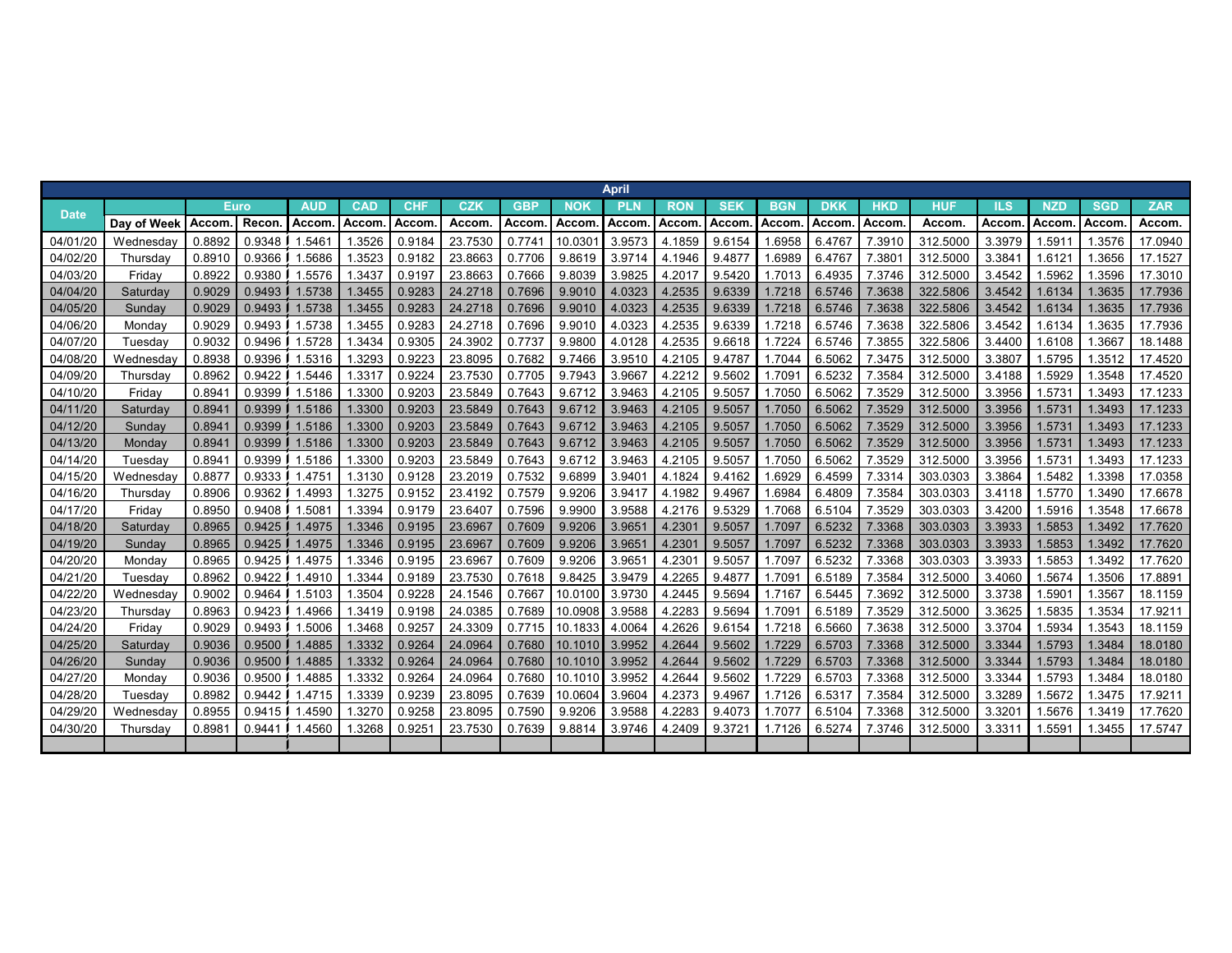|             |             |                    |             |            |            |            |         |            |        | <b>May</b> |            |            |                    |              |        |          |        |            |            |            |
|-------------|-------------|--------------------|-------------|------------|------------|------------|---------|------------|--------|------------|------------|------------|--------------------|--------------|--------|----------|--------|------------|------------|------------|
| <b>Date</b> |             |                    | <b>Euro</b> | <b>AUD</b> | <b>CAD</b> | <b>CHF</b> | CZK     | <b>GBP</b> | NOK    | <b>PLN</b> | <b>RON</b> | <b>SEK</b> | <b>BGN</b>         | <b>DKK</b>   | HKD    | HUF      | ILS    | <b>NZD</b> | <b>SGD</b> | <b>ZAR</b> |
|             | Day of Week | Accom              | Recon       | Accom      | Accom      | Accom      | Accom   | Accom      | Accom  | Accom      | Accom      | Accom      | Accom              | <b>Accom</b> | Accom  | Accom    | Accom. | Accom      | Accom      | Accom.     |
| 05/01/20    | Fridav      | 0.896              | 0.9421      | 1.4526     | 1.3194     | 0.924      | 23.696  | 0.7627     | 9.8232 | 3.9714     | 4.230'     | 9.3633     | 1.7088             | 6.5147       | 7.3692 | 312,500  | 3.3256 | 1.552      | .3405      | 17.2414    |
| 05/02/20    | Saturday    | 0.896              | 0.9421      | 1.4526     | 1.3194     | 0.924      | 23.696  | 0.7627     | 9.8232 | 3.9714     | 4.2301     | 9.3633     | 1.7088             | 6.5147       | 7.3692 | 312.5000 | 3.3256 | 1.552'     | .3405      | 17.2414    |
| 05/03/20    | Sunday      | 0.896              | 0.9421      | .4526      | 1.3194     | 0.924      | 23.696  | 0.7627     | 9.8232 | 3.9714     | 4.230'     | 9.3633     | 1.7088             | 6.5147       | 7.3692 | 312,5000 | 3.3256 | 1.552'     | .3405      | 17.2414    |
| 05/04/20    | Monday      | 0.896              | 0.942'      | .4526      | 1.3194     | 0.924      | 23.696  | 0.7627     | 9.8232 | 3.9714     | 4.230      | 9.3633     | .7088              | 6.5147       | 7.3692 | 312.5000 | 3.3256 | 1.552'     | .3405      | 17.2414    |
| 05/05/20    | Tuesdav     | 0.8878             | 0.9334      | .4771      | 1.3364     | 0.912      | 23.4742 | 0.7601     | 9.8425 | 3.9432     | 4.1894     | 9.372      | .6929              | 6.4599       | 7.3368 | 303.0303 | 3.3411 | 1.5652     | .3408      | 17.7620    |
| 05/06/20    | Wednesday   | 0.8984             | 0.9444      | .4802      | .3405      | 0.9224     | 23.696  | 0.7662     | 9.8135 | 3.9872     | 4.230      | 9.3809     | 1.7132             | 6.5359       | 7.4019 | 312.5000 | 3.368' | 1.574'     | .3503      | 17.5747    |
| 05/07/20    | Thursday    | 0.901              | 0.9473      | .4775      | .3348      | 0.9258     | 23.7530 | 0.7653     | 9.756' | 3.9872     | 4.2373     | 9.337'     | 1.7185             | 6.5531       | 7.3692 | 303.0303 | 3.3434 | 1.5704     | .3473      | 17.5131    |
| 05/08/20    | Friday      | 0.9030             | 0.9494      | 1.4730     | .3398      | 0.9274     | 23.8663 | 0.7683     | 9.756' | 4.0048     | 4.2481     | 9.3458     | 1.722              | 6.5660       | 7.3692 | 312.5000 | 3.3422 | 1.5731     | 1.3490     | 17.6991    |
| 05/09/20    | Saturday    | 0.8987             | 0.9447      | .4545      | 1.3228     | 0.922      | 23.8663 | 0.7658     | 9.6993 | 3.9904     | 4.2319     | 9.2937     | 1.7138             | 6.5359       | 7.3529 | 303.0303 | 3.3278 | 1.5499     | .3403      | 17.5131    |
| 05/10/20    | Sunday      | 0.898              | 0.9447      | 1.4545     | 1.3228     | 0.922      | 23.8663 | 0.7658     | 9.6993 | 3.9904     | 4.2319     | 9.2937     | 1.7138             | 6.5359       | 7.3529 | 303.0303 | 3.3278 | 1.5499     | .3403      | 17.5131    |
| 05/11/20    | Monday      | 0.898              | 0.9447      | .4545      | .3228      | 0.922      | 23.866  | 0.7658     | 9.6993 | 3.9904     | 4.2319     | 9.2937     | 1.7138             | 6.5359       | 7.3529 | 303.0303 | 3.3278 | 1.5499     | .3403      | 17.5131    |
| 05/12/20    | Tuesday     | 0.900 <sup>1</sup> | 0.9463      | .4558      | .3249      | 0.9240     | 23.866  | 0.7679     | 9.7087 | 3.9888     | 4.239      | 9.3023     | 1.7164             | 6.5445       | 7.3692 | 303.0303 | 3.3389 | 1.5542     | .3441      | 17.3611    |
| 05/13/20    | Wednesdav   | 0.8959             | 0.9419      | .4567      | .3242      | 0.9185     | 24.0385 | 0.7655     | 9.7182 | 3.984'     | 4.2194     | 9.2937     | 1.7085             | 6.5147       | 7.3206 | 303.0303 | 3.3212 | 1.5526     | .3390      | 17.4520    |
| 05/14/20    | Thursday    | 0.8963             | 0.9423      | .4624      | .3326      | 0.9192     | 24.0385 | 0.7719     | 9.6432 | 3.9872     | 4.2230     | 9.285      | 1.709 <sup>4</sup> | 6.5147       | 7.342' | 312.5000 | 3.3322 | 1.5763     | .3426      | 17.5131    |
| 05/15/20    | Fridav      | 0.9028             | 0.9490      | .4786      | 1.3414     | 0.9256     | 24.213  | 0.7801     | 9.6993 | 4.0225     | 4.257'     | 9.372      | 1.7215             | 6.5660       | 7.3692 | 312,5000 | 3.3580 | 1.5896     | .3515      | 17.6367    |
| 05/16/20    | Saturday    | 0.8992             | 0.9454      | 1.4658     | 1.3296     | 0.922      | 24.0385 | 0.7763     | 9.6246 | 3.9968     | 4.2409     | 9.2937     | 1.7147             | 6.5402       | 7.3475 | 312.5000 | 3.3501 | 1.5810     | 1.3492     | 17.4216    |
| 05/17/20    | Sunday      | 0.8992             | 0.9454      | 1.4658     | .3296      | 0.922      | 24.0385 | 0.7763     | 9.6246 | 3.9968     | 4.2409     | 9.2937     | 1.7147             | 6.5402       | 7.3475 | 312,5000 | 3.3501 | 1.5810     | .3492      | 17.4216    |
| 05/18/20    | Monday      | 0.8992             | 0.9454      | .4658      | .3296      | 0.922      | 24.0385 | 0.7763     | 9.6246 | 3.9968     | 4.2409     | 9.2937     | 1.7147             | 6.5402       | 7.3475 | 312.5000 | 3.3501 | 1.5810     | .3492      | 17.4216    |
| 05/19/20    | Tuesday     | 0.899              | 0.9459      | .4717      | .3344      | 0.9222     | 24.2718 | 0.7833     | 9.6339 | 4.0016     | 4.2463     | 9.3197     | 1.7156             | 6.5402       | 7.3529 | 312.5000 | 3.3501 | 1.5926     | .3530      | 17.5439    |
| 05/20/20    | Wednesday   | 0.8896             | 0.9352      | .4480      | .3212      | 0.9219     | 23.8663 | 0.7740     | 9.4787 | 3.9557     | 4.1982     | 9.1743     | .6964              | 6.4683       | 7.3475 | 303.0303 | 3.3445 | 1.5598     | .3437      | 17.3310    |
| 05/21/20    | Thursday    | 0.889              | 0.9347      | .4529      | .323'      | 0.919      | 23.8095 | 0.7759     | 9.5057 | 3.9479     | 4.1982     | 9.1743     | .6955              | 6.464'       | 7.3529 | 303.0303 | 3.331' | 1.559'     | .3454      | 17.3310    |
| 05/22/20    | Friday      | 0.889              | 0.9347      | .4529      | .323'      | 0.919      | 23.8095 | 0.7759     | 9.5057 | 3.9479     | 4.1982     | 9.1743     | .6955              | 6.464'       | 7.3529 | 303.0303 | 3.3311 | 1.559'     | .3454      | 17.3310    |
| 05/23/20    | Saturday    | 0.8939             | 0.9397      | 1.4588     | 1.3335     | 0.9234     | 23.7530 | 0.7811     | 9.5785 | 3.9448     | 4.2194     | 9.208'     | 1.7047             | 6.4977       | 7.3746 | 303.0303 | 3.3568 | 1.5588     | .3535      | 16.9492    |
| 05/24/20    | Sunday      | 0.8939             | 0.9397      | .4588      | 1.3335     | 0.9234     | 23.7530 | 0.7811     | 9.5785 | 3.9448     | 4.2194     | 9.208'     | 1.7047             | 6.4977       | 7.3746 | 303.0303 | 3.3568 | 1.5588     | .3535      | 16.9492    |
| 05/25/20    | Monday      | 0.8939             | 0.9397      | 1.4588     | 1.3335     | 0.9234     | 23.7530 | 0.7811     | 9.5785 | 3.9448     | 4.2194     | 9.208      | 1.7047             | 6.4977       | 7.3746 | 303.0303 | 3.3568 | 1.5588     | 1.3535     | 16.9492    |
| 05/26/20    | Tuesday     | 0.8939             | 0.9397      | .4588      | 1.3335     | 0.9234     | 23.7530 | 0.7811     | 9.5785 | 3.9448     | 4.2194     | 9.208      | 1.704              | 6.4977       | 7.3746 | 303.0303 | 3.3568 | 1.5588     | .3535      | 16.9492    |
| 05/27/20    | Wednesdav   | 0.8879             | 0.9335      | .4351      | 1.3172     | 0.9175     | 23.4742 | 0.7718     | 9.4340 | 3.8775     | 4.1876     | 9.124      | .6932              | 6.4558       | 7.3368 | 303.0303 | 3.3289 | 1.5389     | .3454      | 16.5017    |
| 05/28/20    | Thursday    | 0.8840             | 0.9294      | .4221      | 1.3012     | 0.9163     | 23.3100 | 0.7686     | 9.3633 | 3.8037     | 4.1736     | 9.0992     | .6858              | 6.4267       | 7.3260 | 303.0303 | 3.3124 | 1.5239     | .3403      | 16.5289    |
| 05/29/20    | Fridav      | 0.8842             | 0.9296      | .4353      | 1.305      | 0.9203     | 23.3100 | 0.7739     | 9.372' | 3.8139     | 4.1754     | 9.1075     | .686'              | 6.4267       | 7.3529 | 303.0303 | 3.3234 | 1.5342     | .3468      | 16.5017    |
| 05/30/20    | Saturdav    | 0.8754             | 0.9202      | .4243      | 1.305'     | 0.9124     | 23.0415 | 0.7693     | 9.242  | 3.7965     | 4.1322     | 8.9686     | 1.6692             | 6.3613       | 7.3475 | 294.1176 | 3.3256 | 1.5267     | .3389      | 16.6389    |
| 05/31/20    | Sunday      | 0.8754             | 0.9202      | 1.4243     | 1.305'     | 0.9124     | 23.0415 | 0.7693     | 9.2421 | 3.7965     | 4.1322     | 8.9686     | 1.6692             | 6.3613       | 7.3475 | 294.1176 | 3.3256 | 1.5267     | 1.3389     | 16.6389    |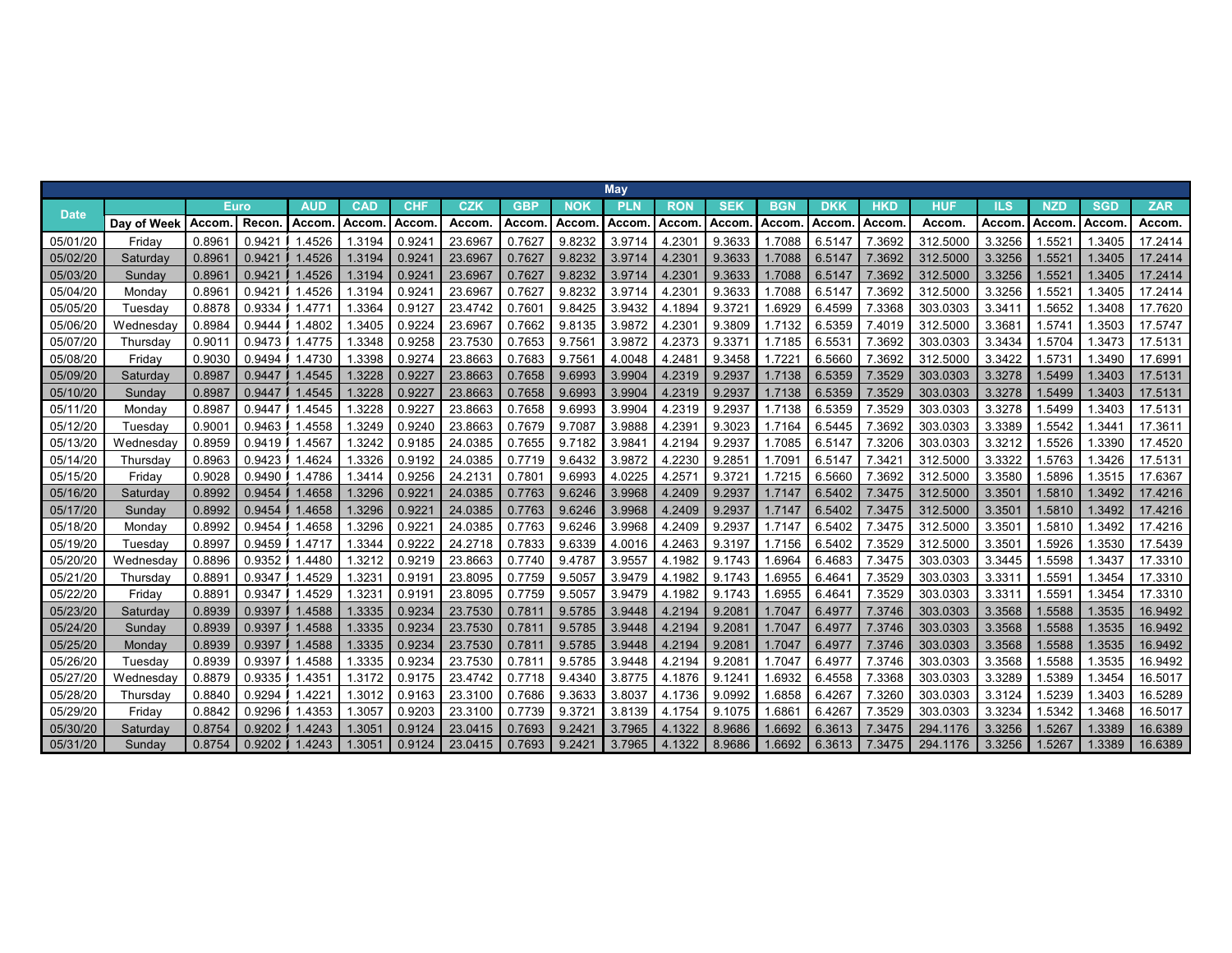|             |                 |              |             |            |                    |            |         |            |            | June       |              |            |            |            |            |            |        |              |            |            |
|-------------|-----------------|--------------|-------------|------------|--------------------|------------|---------|------------|------------|------------|--------------|------------|------------|------------|------------|------------|--------|--------------|------------|------------|
| <b>Date</b> |                 |              | <b>Euro</b> | <b>AUD</b> | <b>CAD</b>         | <b>CHF</b> | CZK     | <b>GBP</b> | <b>NOK</b> | <b>PLN</b> | <b>RON</b>   | <b>SEK</b> | <b>BGN</b> | <b>DKK</b> | <b>HKD</b> | <b>HUF</b> | ΙLS    | <b>NZD</b>   | <b>SGD</b> | <b>ZAR</b> |
|             | Day of Week     | <b>Accom</b> | Recon       | Accom      | Accom              | Accom      | Accom   | Accom      | Accom      | Accom      | <b>Accom</b> | Accom      | Accom      | Accom      | Accom.     | Accom.     | Accom  | <b>Accom</b> | Accom      | Accom.     |
| 06/01/20    | Monday          | 0.8754       | 0.9202      | 1.4243     | 1.305 <sup>4</sup> | 0.9124     | 23.041  | 0.7693     | 9.2421     | 3.7965     | 4.1322       | 8.9686     | .6692      | 6.3613     | 7.3475     | 294.1176   | 3.3256 | 1.5267       | 1.3389     | 16.6389    |
| 06/02/20    | Tuesdav         | 0.8754       | 0.9202      | .4055      | 1.3016             | 0.9130     | 22.9358 | 0.7659     | 9.1575     | 3.7707     | 4.1305       | 8.9047     | .6692      | 6.3613     | 7.3746     | 294.1176   | 3.3367 | 1.5200       | .337'      | 16.5563    |
| 06/03/20    | Wednesday       | 0.8729       | 0.9177      | 1.3926     | .2825              | 0.9099     | 22.7273 | 0.7569     | 9.0827     | 3.7495     | 4.1220       | 8.8810     | 1.6647     | 6.3452     | 7.3421     | 294.1176   | 3.3124 | 1.5108       | 1.3316     | 16.5017    |
| 06/04/20    | Thursday        | 0.8703       | 0.9149      | 1.3755     | 1.2855             | 0.9158     | 22.5225 | 0.7561     | 9.0253     | 3.7189     | 4.1034       | 8.8339     | .6595      | 6.3251     | 7.3746     | 294.1176   | 3.3058 | 1.4865       | 1.3294     | 16.2338    |
| 06/05/20    | Fridav          | 0.865'       | 0.9095      | 1.3708     | 1.2768             | 0.9087     | 22.5734 | 0.7556     | 8.9686     | 3.7369     | 4.0800       | 8.8261     | 1.6496     | 6.2893     | 7.3206     | 294.1176   | 3.2873 | 1.4738       | 1.3243     | 16.0772    |
| 06/06/20    | Saturday        | 0.8600       | 0.9042      | 1.3592     | 1.2816             | 0.9107     | 22.271  | 0.7510     | 8.8417     | 3.7216     | 4.0568       | 8.7108     | 1.6399     | 6.2500     | 7.3746     | 285.7143   | 3.2873 | 1.4613       | 1.3242     | 15.9236    |
| 06/07/20    | Sunday          | 0.8600       | 0.9042      | 1.3592     | 1.2816             | 0.9107     | 22.271  | 0.7510     | 8.8417     | 3.7216     | 4.0568       | 8.7108     | 1.6399     | 6.2500     | 7.3746     | 285.7143   | 3.2873 | 1.4613       | 1.3242     | 15.9236    |
| 06/08/20    | Mondav          | 0.8600       | 0.9042      | 1.3592     | 1.2816             | 0.9107     | 22.271  | 0.7510     | 8.8417     | 3.7216     | 4.0568       | 8.7108     | 1.6399     | 6.2500     | 7.3746     | 285.7143   | 3.2873 | 1.4613       | 1.3242     | 15.9236    |
| 06/09/20    | Tuesday         | 0.8627       | 0.9069      | .3604      | 1.2749             | 0.9149     | 22.3714 | 0.7496     | 8.8261     | 3.7355     | 4.0700       | 8.7413     | .6450      | 6.2696     | 7.3638     | 285.7143   | 3.2938 | 1.4577       | .3235      | 15.9490    |
| 06/10/20    | Wednesday       | 0.8629       | 0.9071      | 1.3674     | 1.2744             | 0.9058     | 22.4719 | 0.7481     | 8.8731     | 3.7355     | 4.0683       | 8.7873     | 1.6455     | 6.2735     | 7.3475     | 294.1176   | 3.2787 | 1.4569       | 1.319'     | 15.9490    |
| 06/11/20    | Thursday        | 0.856'       | 0.9000      | 1.3561     | 1.2698             | 0.8987     | 22.1729 | 0.7429     | 8.7642     | 3.7175     | 4.0355       | 8.7108     | 1.632      | 6.2228     | 7.3475     | 285.7143   | 3.2690 | 1.4486       | 1.3139     | 15.7233    |
| 06/12/20    | Fridav          | 0.856'       | 0.9000      | 1.3701     | 1.2798             | 0.8929     | 22.222  | 0.7480     | 8.9206     | 3.7327     | 4.0355       | 8.7489     | 1.632      | 6.2228     | 7.3529     | 285.7143   | 3.2648 | 1.4622       | 1.3179     | 15.7729    |
| 06/13/20    | Saturday        | 0.8607       | 0.9049      | 1.3791     | 1.2895             | 0.8974     | 22.3714 | 0.7527     | 9.0827     | 3.7411     | 4.0601       | 8.8106     | 1.6412     | 6.2578     | 7.3638     | 294.1176   | 3.2927 | 1.4706       | 1.3205     | 16.1812    |
| 06/14/20    | Sunday          | 0.8607       | 0.9049      | 1.3791     | 1.2895             | 0.8974     | 22.3714 | 0.7527     | 9.0827     | 3.7411     | 4.0601       | 8.8106     | 1.6412     | 6.2578     | 7.3638     | 294.1176   | 3.2927 | 1.4706       | 1.3205     | 16.1812    |
| 06/15/20    | Mondav          | 0.8607       | 0.9049      | 1.3791     | 1.2895             | 0.8974     | 22.3714 | 0.7527     | 9.0827     | 3.741      | 4.0601       | 8.8106     | 1.6412     | 6.2578     | 7.3638     | 294.1176   | 3.2927 | 1.4706       | 1.3205     | 16.1812    |
| 06/16/20    | Tuesday         | 0.865'       | 0.9095      | 1.3953     | 1.2974             | 0.9046     | 22.5734 | 0.7582     | 9.2421     | 3.7523     | 4.0783       | 8.8968     | 1.6496     | 6.2893     | 7.3529     | 294.1176   | 3.3102 | 1.4780       | 1.3233     | 16.3666    |
| 06/17/20    | Wednesdav       | 0.8605       | 0.9047      | 1.3757     | 1.2908             | 0.9007     | 22.3714 | 0.7527     | 9.0580     | 3.7189     | 4.0568       | 8.8261     | 1.6410     | 6.2539     | 7.3638     | 294.1176   | 3.2982 | 1.4741       | 1.3226     | 16.2602    |
| 06/18/20    | Thursdav        | 0.8675       | 0.9119      | 1.3801     | .2887              | 0.9047     | 22.4719 | 0.7588     | 9.0744     | 3.7566     | 4.0850       | 8.9047     | 1.6543     | 6.3012     | 7.3855     | 294.1176   | 3.2906 | 1.4749       | .3273      | 16.3399    |
| 06/19/20    | Fridav          | 0.867        | 0.9115      | .3827      | 1.2882             | 0.9029     | 22.4719 | 0.7588     | 9.0580     | 3.7750     | 4.0900       | 8.8652     | .6534      | 6.3012     | 7.3638     | 294.1176   | 3.2808 | 1.4756       | .3229      | 16.3666    |
| 06/20/20    | Saturday        | 0.8673       | 0.9117      | 1.3799     | 1.2872             | 0.9010     | 22.5734 | 0.7625     | 9.0171     | 3.7608     | 4.0933       | 8.9127     | 1.6540     | 6.3052     | 7.3475     | 294.1176   | 3.2680 | 1.4751       | 1.3215     | 16.4745    |
| 06/21/20    | Sunday          | 0.8673       | 0.9117      | 1.3799     | 1.2872             | 0.9010     | 22.5734 | 0.7625     | 9.0171     | 3.7608     | 4.0933       | 8.9127     | 1.6540     | 6.3052     | 7.3475     | 294.1176   | 3.2680 | 1.4751       | 1.3215     | 16.4745    |
| 06/22/20    | Monday          | 0.8673       | 0.9117      | 1.3799     | 1.2872             | 0.9010     | 22.5734 | 0.7625     | 9.0171     | 3.7608     | 4.0933       | 8.9127     | 1.6540     | 6.3052     | 7.3475     | 294.1176   | 3.2680 | 1.4751       | 1.3215     | 16.4745    |
| 06/23/20    | Tuesdav         | 0.8683       | 0.9129      | 1.3791     | .2877              | 0.901      | 22.5734 | 0.7641     | 9.0992     | 3.7679     | 4.0984       | 8.9286     | .6559      | 6.3131     | 7.3529     | 294.1176   | 3.2776 | 1.4723       | .3245      | 16.5017    |
| 06/24/20    | Wednesday       | 0.8607       | 0.9049      | .3672      | 1.2814             | 0.8957     | 22.3214 | 0.7589     | 9.0090     | 3.7216     | 4.0634       | 8.8183     | .6412      | 6.2539     | 7.3475     | 294.1176   | 3.2563 | 1.4601       | 1.3191     | 16.3132    |
| 06/25/20    | Thursdav        | 0.8629       | 0.9071      | 1.3740     | .2893              | 0.8984     | 22.4215 | 0.7612     | 9.0744     | 3.7411     | 4.0750       | 8.8574     | 1.6455     | 6.2696     | 7.3692     | 294.1176   | 3.2563 | 1.4758       | .3203      | 16.4474    |
| 06/26/20    | Friday          | 0.8685       | 0.9131      | 1.3860     | 1.2984             | 0.9020     | 22.6244 | 0.7650     | 9.2421     | 3.7750     | 4.1000       | 8.9047     | 1.6562     | 6.3131     | 7.3746     | 303.0303   | 3.2798 | 1.4797       | 1.3247     | 16.6113    |
| 06/27/20    | <b>Saturday</b> | 0.8680       | 0.9126      | 1.3797     | 1.2963             | 0.9002     | 22.6244 | 0.7651     | 9.1743     | 3.7679     | 4.0967       | 8.8574     | 1.6554     | 6.3091     | 7.3638     | 303.0303   | 3.2658 | 1.4743       | 1.3215     | 16.3399    |
| 06/28/20    | Sunday          | 0.8680       | 0.9126      | 1.3797     | 1.2963             | 0.9002     | 22.6244 | 0.7651     | 9.1743     | 3.7679     | 4.0967       | 8.8574     | 1.6554     | 6.3091     | 7.3638     | 303.0303   | 3.2658 | 1.4743       | 1.3215     | 16.3399    |
| 06/29/20    | Mondav          | 0.8680       | 0.9126      | .3797      | .2963              | 0.9002     | 22.6244 | 0.7651     | 9.1743     | 3.7679     | 4.0967       | 8.8574     | .6554      | 6.3091     | 7.3638     | 303.0303   | 3.2658 | 1.4743       | 1.3215     | 16.3399    |
| 06/30/20    | Tuesday         | 0.8639       | 0.9082      | .3770      | 1.2940             | 0.8973     | 22.522  | 0.7662     | 9.1827     | 3.7608     | 4.0800       | 8.8339     | .6474      | 6.2775     | 7.342      | 303.0303   | 3.2573 | 1.4723       | 1.3187     | 16.3399    |
|             |                 |              |             |            |                    |            |         |            |            |            |              |            |            |            |            |            |        |              |            |            |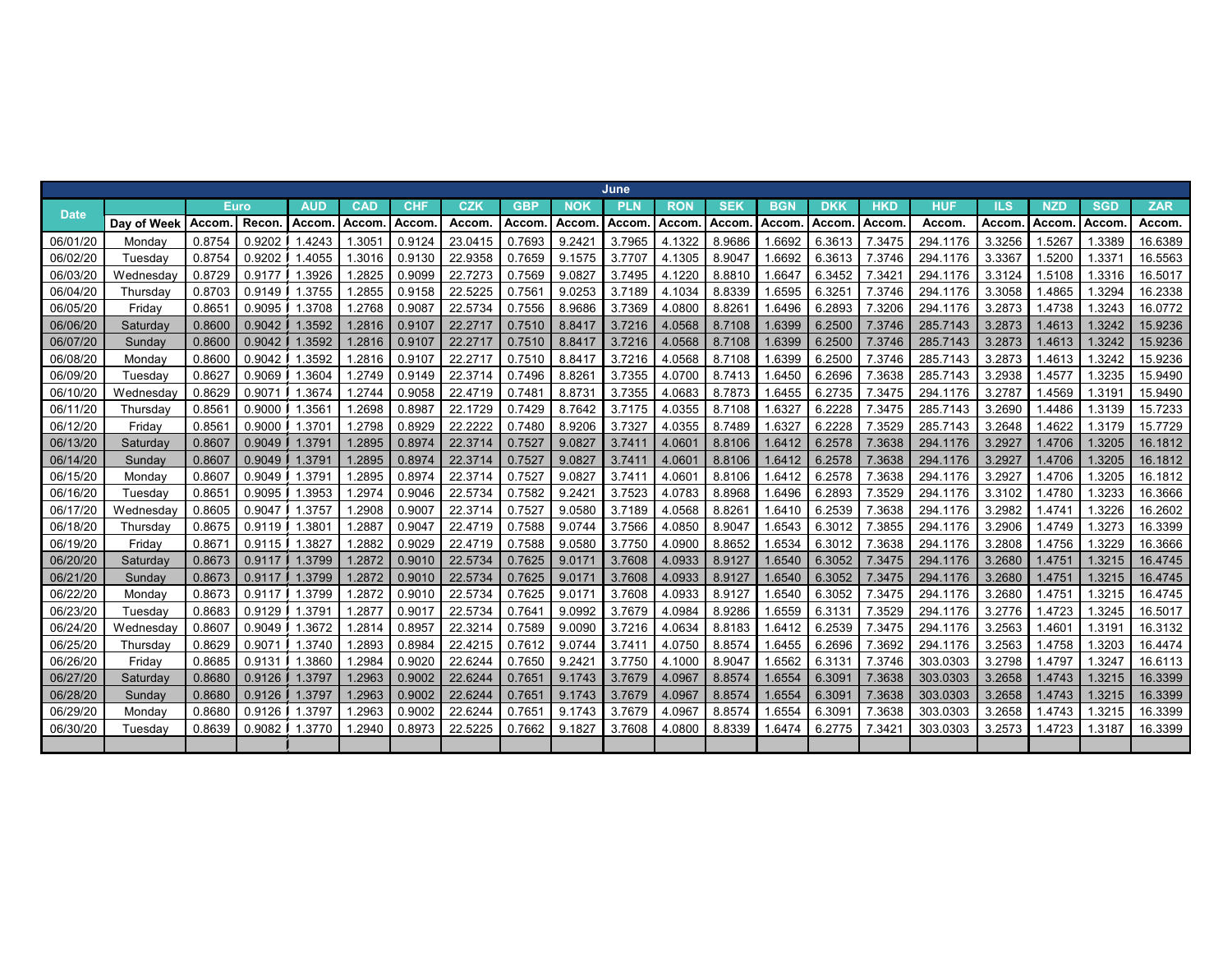|             |             |        |        |            |            |                 |         |            |        | July       |            |            |            |            |            |          |        |            |              |            |
|-------------|-------------|--------|--------|------------|------------|-----------------|---------|------------|--------|------------|------------|------------|------------|------------|------------|----------|--------|------------|--------------|------------|
| <b>Date</b> |             |        | Euro   | <b>AUD</b> | <b>CAD</b> | <b>CHF</b>      | CZK     | <b>GBP</b> | NOK    | <b>PLN</b> | <b>RON</b> | <b>SEK</b> | <b>BGN</b> | <b>DKK</b> | <b>HKD</b> | HUF      | ILS    | <b>NZD</b> | <b>SGD</b>   | <b>ZAR</b> |
|             | Day of Week | Accom  | Recon  | Accom      | Accom      | Accom           | Accom   | Accom      | Accom  | Accom      | Accom      | Accom      | Accom      | Accom      | Accom      | Accom    | Accom  | Accom      | <b>Accom</b> | Accom.     |
| 07/01/20    | Wednesday   | 0.8690 | 0.9136 | .3868      | .3006      | 0.9054          | 22.7273 | 0.7742     | 9.2593 | 3.7807     | 4.1034     | 8.8889     | .6573      | 6.3131     | 7.3692     | 303.0303 | 3.2884 | 1.4830     | 1.327'       | 16.5017    |
| 07/02/20    | Thursday    | 0.8686 | 0.9132 | .3768      | .2898      | 0.9009          | 22.5734 | 0.7685     | 9.0992 | 3.7608     | 4.0967     | 8.8652     | .6565      | 6.309'     | 7.3746     | 303.0303 | 3.2862 | 1.4728     | 1.3252       | 16.4204    |
| 07/03/20    | Friday      | 0.8639 | 0.9082 | 1.3710     | .2905      | 0.8974          | 22.4215 | 0.7599     | 8.9767 | 3.7608     | 4.0717     | 8.7951     | 1.6474     | 6.2775     | 7.3638     | 294.1176 | 3.2776 | 1.4596     | 1.3235       | 16.0772    |
| 07/04/20    | Saturday    | 0.868  | 0.9127 | 1.3704     | 1.2892     | 0.9003          | 22.5225 | 0.7633     | 9.0580 | 3.7779     | 4.0950     | 8.8652     | 1.6554     | 6.3052     | 7.3692     | 294.1176 | 3.2626 | 1.4575     | 1.326'       | 16.1031    |
| 07/05/20    | Sunday      | 0.868' | 0.9127 | 1.3704     | 1.2892     | 0.9003          | 22.5225 | 0.7633     | 9.0580 | 3.7779     | 4.0950     | 8.8652     | 1.6554     | 6.3052     | 7.3692     | 294.1176 | 3.2626 | 1.4575     | 1.326'       | 16.1031    |
| 07/06/20    | Monday      | 0.868' | 0.9127 | 1.3704     | .2892      | 0.9003          | 22.522  | 0.7633     | 9.0580 | 3.7779     | 4.0950     | 8.8652     | .6554      | 6.3052     | 7.3692     | 294.1176 | 3.2626 | 1.4575     | 1.326        | 16.1031    |
| 07/07/20    | Tuesday     | 0.8605 | 0.9047 | .3596      | .2822      | 0.8926          | 22.3714 | 0.7590     | 8.9127 | 3.7495     | 4.0568     | 8.7796     | .6410      | 6.2500     | 7.3475     | 294.1176 | 3.2573 | 4478.      | 1.319'       | 16.0772    |
| 07/08/20    | Wednesday   | 0.8630 | 0.9072 | .3672      | .2888      | 0.8956          | 22.4719 | 0.7604     | 8.9606 | 3.7552     | 4.0700     | 8.8183     | .6455      | 6.2696     | 7.3584     | 294.1176 | 3.2906 | 1.4526     | 1.3242       | 16.2338    |
| 07/09/20    | Thursday    | 0.8632 | 0.9074 | .3674      | .2913      | 0.8945          | 22.4719 | 0.7571     | 8.9928 | 3.7622     | 4.0733     | 8.7719     | .646'      | 6.2696     | 7.3638     | 303.0303 | 3.2808 | .4512      | 1.3254       | 16.2075    |
| 07/10/20    | Fridav      | 0.8606 | 0.9048 | .3607      | .2844      | 0.8919          | 22.3714 | 0.7531     | 8.9206 | 3.7538     | 4.0617     | 8.7260     | .6412      | 6.2500     | 7.3746     | 294.1176 | 3.2787 | 1.4436     | 1.3240       | 16.0256    |
| 07/11/20    | Saturday    | 0.8629 | 0.9071 | 1.3669     | 1.2913     | 0.894           | 22.4719 | 0.7537     | 9.0090 | 3.7622     | 4.0717     | 8.7566     | 1.6455     | 6.2657     | 7.3529     | 294.1176 | 3.2841 | 1.446'     | 1.3222       | 16.0514    |
| 07/12/20    | Sunday      | 0.8629 | 0.907  | 1.3669     | 1.2913     | 0.894           | 22.4719 | 0.7537     | 9.0090 | 3.7622     | 4.0717     | 8.7566     | 1.6455     | 6.2657     | 7.3529     | 294.1176 | 3.2841 | 1.446'     | 1.3222       | 16.0514    |
| 07/13/20    | Monday      | 0.8629 | 0.9071 | 1.3669     | .2913      | 0.894'          | 22.4719 | 0.7537     | 9.0090 | 3.7622     | 4.0717     | 8.7566     | 1.6455     | 6.2657     | 7.3529     | 294.1176 | 3.2841 | 1.446'     | 1.3222       | 16.0514    |
| 07/14/20    | Tuesday     | 0.8604 | 0.9046 | .3618      | .2883      | 0.8932          | 22.3714 | 0.7522     | 8.9445 | 3.7439     | 4.0617     | 8.7184     | .6407      | 6.2461     | 7.3584     | 294.1176 | 3.2808 | 1.4457     | 1.3196       | 15.8983    |
| 07/15/20    | Wednesday   | 0.8569 | 0.9009 | .3657      | .2910      | 0.8904          | 22.271  | 0.7561     | 8.9686 | 3.7509     | 4.0469     | 8.6957     | 1.6340     | 6.2189     | 7.3368     | 294.1176 | 3.2658 | 1.4533     | 1.320        | 15.9744    |
| 07/16/20    | Thursday    | 0.8519 | 0.8955 | .3557      | .2902      | 0.8903          | 22.1239 | 0.7534     | 8.8496 | 3.7120     | 4.0225     | 8.6059     | .6244      | 6.1843     | 7.3584     | 294.1176 | 3.2616 | .4482      | 1.3189       | 15.7978    |
| 07/17/20    | Fridav      | 0.854  | 0.8979 | .3581      | .2837      | 0.897           | 22.222  | 0.7566     | 8.8496 | 3.7355     | 4.0339     | 8.6281     | .628       | 6.1996     | 7.3638     | 294.1176 | 3.2541 | .4489      | 1.3226       | 15.8479    |
| 07/18/20    | Saturday    | 0.8543 | 0.8981 | 1.3581     | 1.2885     | 0.8965          | 22.2222 | 0.7562     | 8.8261 | 3.7327     | 4.0339     | 8.6133     | 1.6289     | 6.1996     | 7.3584     | 294.1176 | 3.2690 | 1.4495     | 1.3203       | 15.8983    |
| 07/19/20    | Sunday      | 0.8543 | 0.8981 | 1.3581     | 1.2885     | 0.8965          | 22.2222 | 0.7562     | 8.8261 | 3.7327     | 4.0339     | 8.6133     | 1.6289     | 6.1996     | 7.3584     | 294.1176 | 3.2690 | 1.4495     | 1.3203       | 15.8983    |
| 07/20/20    | Monday      | 0.8543 | 0.8981 | 1.358'     | 1.2885     | 0.8965          | 22.2222 | 0.7562     | 8.826' | 3.7327     | 4.0339     | 8.6133     | 1.6289     | 6.1996     | 7.3584     | 294.1176 | 3.2690 | 1.4495     | 1.3203       | 15.8983    |
| 07/21/20    | Tuesday     | 0.8513 | 0.8949 | 1.3600     | .2915      | 0.893'          | 22.1239 | 0.7562     | 8.8106 | 3.714      | 4.0193     | 8.5616     | .6234      | 6.1805     | 7.3746     | 294.1176 | 3.2626 | 1.4499     | 1.322        | 15.8983    |
| 07/22/20    | Wednesday   | 0.8514 | 0.8950 | .3477      | .2829      | 0.891           | 22.075  | 0.7495     | 8.7413 | 3.6955     | 4.0177     | 8.5106     | .6236      | 6.1805     | 7.3638     | 294.1176 | 3.2552 | .4432      | 1.3210       | 15.7233    |
| 07/23/20    | Thursday    | 0.8417 | 0.8849 | .3268      | .2732      | 0.882           | 21.6450 | 0.7458     | 8.6505 | 3.6443     | 3.9730     | 8.4104     | .605       | 6.1087     | 7.3260     | 285.7143 | 3.2342 | .4235      | 1.3098       | 15.6006    |
| 07/24/20    | Fridav      | 0.841  | 0.8849 | .3293      | .2723      | 0.8828          | 21.598  | 0.7471     | 8.6655 | 3.6219     | 3.9698     | 8.4104     | .605'      | 6.1087     | 7.3692     | 285.7143 | 3.2531 | 1.4223     | 1.3154       | 15.6495    |
| 07/25/20    | Saturday    | 0.8403 | 0.8833 | 1.3430     | 1.2775     | 0.880'          | 21.551  | 0.7468     | 8.7873 | 3.6166     | 3.9588     | 8.4317     | 1.6023     | 6.0976     | 7.3746     | 285.7143 | 3.2541 | 1.4341     | 1.3180       | 15.9490    |
| 07/26/20    | Sunday      | 0.8403 | 0.8833 | 1.3430     | 1.2775     | 0.880           | 21.551  | 0.7468     | 8.7873 | 3.6166     | 3.9588     | 8.4317     | 1.6023     | 6.0976     | 7.3746     | 285.7143 | 3.2541 | 1.434'     | 1.3180       | 15.9490    |
| 07/27/20    | Monday      | 0.8403 | 0.8833 | .3430      | .2775      | $0.880^{\circ}$ | 21.551  | 0.7468     | 8.7873 | 3.6166     | 3.9588     | 8.4317     | 1.6023     | 6.0976     | 7.3746     | 285.7143 | 3.2541 | 1.434'     | 1.3180       | 15.9490    |
| 07/28/20    | Tuesday     | 0.8309 | 0.8735 | .3289      | .2684      | 0.8706          | 21.231  | 0.7385     | 8.6059 | 3.5702     | 3.9108     | 8.3264     | .5845      | 6.0314     | 7.342'     | 277.7778 | 3.2300 | 1.4215     | 1.3084       | 15.6986    |
| 07/29/20    | Wednesday   | 0.8312 | 0.8738 | .3317      | .2703      | 0.8756          | 21.2314 | 0.7385     | 8.6730 | 3.5625     | 3.9154     | 8.3333     | .5850      | 6.0314     | 7.3584     | 277,7778 | 3.2446 | .4288      | 1.3104       | 15.6986    |
| 07/30/20    | Thursday    | 0.8295 | 0.8721 | .3235      | .2694      | 0.8702          | 21.2314 | 0.7336     | 8.6207 | 3.5689     | 3.9108     | 8.3056     | .5818      | 6.0205     | 7.3692     | 277.7778 | 3.2394 | .425'      | 1.3077       | 15.6250    |
| 07/31/20    | Friday      | 0.8278 | 0.8702 | .3275      | 1.2710     | 0.8675          | 21.1864 | 0.7308     | 8.6356 | 3.5575     | 3.9032     | 8.3126     | 1.5785     | 6.0060     | 7.3529     | 277.7778 | 3.2352 | 1.4300     | 1.3057       | 15.9236    |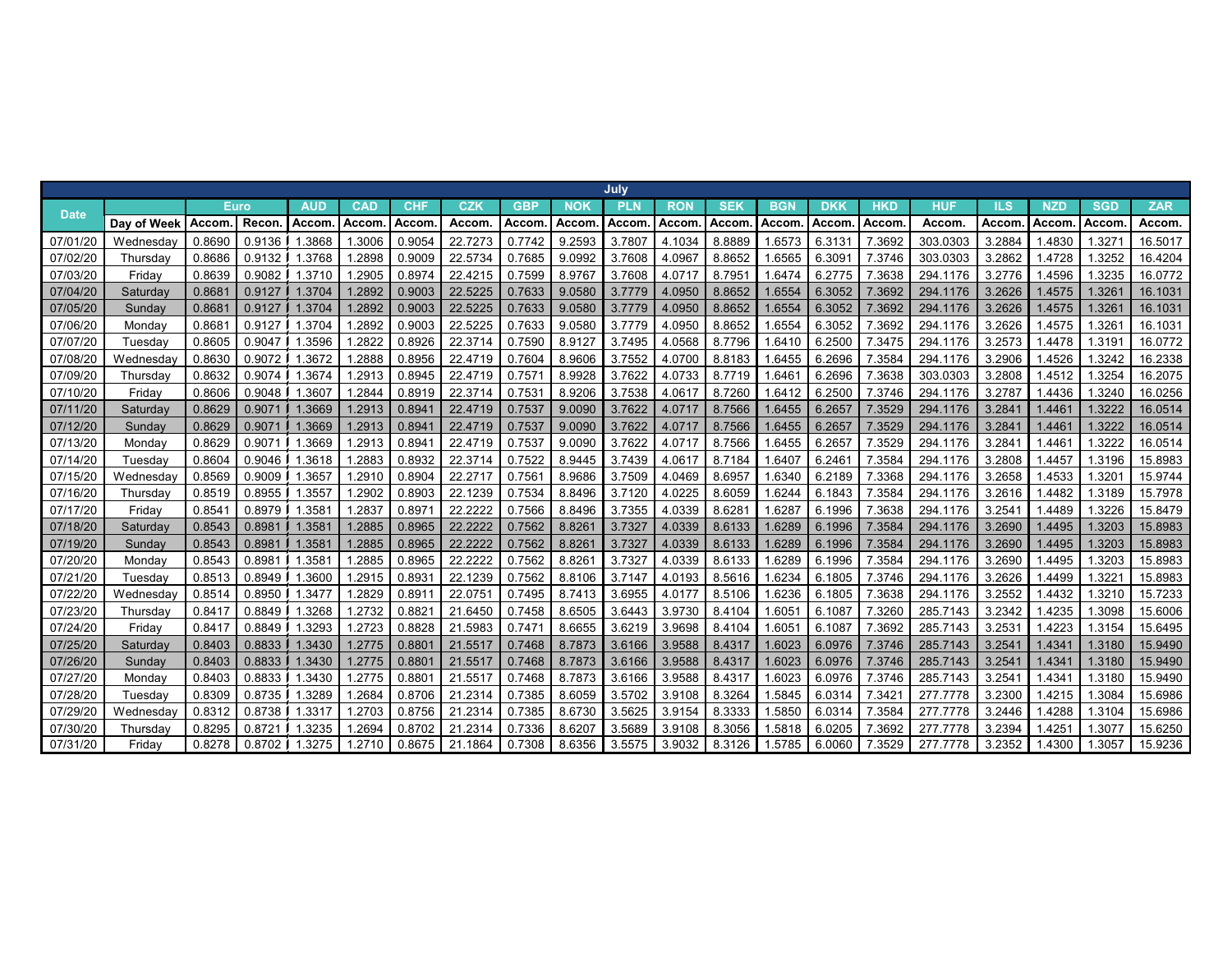|             |                 |        |             |                    |                 |            |         |            |        | <b>August</b> |            |            |            |              |                    |          |        |            |                    |            |
|-------------|-----------------|--------|-------------|--------------------|-----------------|------------|---------|------------|--------|---------------|------------|------------|------------|--------------|--------------------|----------|--------|------------|--------------------|------------|
| <b>Date</b> |                 |        | <b>Euro</b> | <b>AUD</b>         | <b>CAD</b>      | <b>CHF</b> | CZK     | <b>GBP</b> | NOK    | <b>PLN</b>    | <b>RON</b> | <b>SEK</b> | <b>BGN</b> | <b>DKK</b>   | HKD                | HUF      | ILS    | <b>NZD</b> | <b>SGD</b>         | <b>ZAR</b> |
|             | Day of Week     | Accom  | Recon       | Accom              | Accom           | Accom      | Accom   | Accom      | Accom  | Accom         | Accom      | Accom      | Accom      | <b>Accom</b> | Accom              | Accom    | Accom. | Accom      | Accom              | Accom.     |
| 08/01/20    | <b>Saturday</b> | 0.821  | 0.8639      | 1.3217             | 1.2760          | 0.8643     | 20.9644 | 0.7243     | 8.5985 | 3.5323        | 3.8715     | 8.2440     | 1.5669     | 5.9630       | 7.3746             | 277,7778 | 3.2446 | 1.4219     | .3040              | 16.0256    |
| 08/02/20    | Sunday          | 0.8217 | 0.8639      | 1.3217             | 1.2760          | 0.8643     | 20.9644 | 0.7243     | 8.5985 | 3.5323        | 3.8715     | 8.2440     | 1.5669     | 5.9630       | 7.3746             | 277.7778 | 3.2446 | 1.4219     | .3040              | 16.0256    |
| 08/03/20    | Monday          | 0.8217 | 0.8639      | .3217              | .2760           | 0.8643     | 20.9644 | 0.7243     | 8.5985 | 3.5323        | 3.8715     | 8.2440     | .5669      | 5.9630       | 7.3746             | 277,7778 | 3.2446 | 1.4219     | .3040              | 16.0256    |
| 08/04/20    | Tuesday         | 0.8308 | 0.8734      | .3387              | .2784           | 0.8746     | 21.2766 | 0.7286     | 8.7184 | 3.5778        | 3.9154     | 8.3612     | .5843      | 6.0314       | 7.3855             | 277.7778 | 3.2552 | 1.4374     | .3108              | 16.3666    |
| 08/05/20    | Wednesdav       | 0.8278 | 0.8702      | 1.3326             | 1.2719          | 0.8710     | 21.1416 | 0.727'     | 8.6730 | 3.5549        | 3.9017     | 8.3056     | .5785      | 6.0096       | 7.3746             | 277,7778 | 3.2425 | 1.4395     | .3080              | 16.3934    |
| 08/06/20    | Thursday        | 0.8235 | 0.8657      | 1.3187             | $1.260^{\circ}$ | 0.8650     | 20.9644 | 0.7244     | 8.6059 | 3.5298        | 3.8805     | 8.2645     | .5704      | 5.9809       | 7.3529             | 277.7778 | 3.2425 | 1.4267     | .3007              | 16.3934    |
| 08/07/20    | Fridav          | 0.8228 | 0.8650      | .3222              | 1.2618          | 0.8643     | 20.9205 | 0.7224     | 8.525' | 3.5348        | 3.8790     | 8.2645     | .5689      | 5.9773       | 7.3638             | 277.7778 | 3.2394 | 1.4318     | .3023              | 16.6113    |
| 08/08/20    | Saturday        | 0.8232 | 0.8654      | 1.3158             | 1.2677          | 0.8670     | 21.0970 | 0.7252     | 8.5397 | 3.5411        | 3.8820     | 8.2713     | 1.5699     | 5.9809       | 7.3638             | 277.7778 | 3.2394 | 1.4255     | .3023              | 16.6945    |
| 08/09/20    | Sunday          | 0.8232 | 0.8654      | 1.3158             | 1.267           | 0.8670     | 21.097  | 0.7252     | 8.5397 | 3.5411        | 3.8820     | 8.2713     | 1.5699     | 5.9809       | 7.3638             | 277,7778 | 3.2394 | 1.4255     | .3023              | 16.6945    |
| 08/10/20    | Mondav          | 0.8232 | 0.8654      | 1.3158             | .267            | 0.8670     | 21.0970 | 0.7252     | 8.5397 | 3.541         | 3.8820     | 8.2713     | .5699      | 5.9809       | 7.3638             | 277,7778 | 3.2394 | 1.4255     | .3023              | 16.6945    |
| 08/11/20    | Tuesdav         | 0.829  | 0.8717      | .3294              | .2736           | 0.8694     | 21.231  | 0.7286     | 8.6059 | 3.5625        | 3.9093     | 8.3264     | .5810      | 6.0205       | 7.3692             | 277.7778 | 3.2394 | 1.4443     | .3065              | 16.8634    |
| 08/12/20    | Wednesday       | 0.8269 | 0.8693      | .3208              | .262            | 0.8663     | 21.1416 | 0.7238     | 8.5324 | 3.5474        | 3.8986     | 8.2850     | .5768      | 6.0024       | 7.3368             | 277.7778 | 3.2227 | 1.4331     | .2999              | 16.6945    |
| 08/13/20    | Thursdav        | 0.8270 | 0.8694      | .3287              | .2614           | 0.868      | 21.1416 | 0.7259     | 8.5179 | 3.5549        | 3.8986     | 8.2850     | .5770      | 6.0060       | 7.342 <sup>2</sup> | 277,7778 | 3.2248 | 1.4474     | .3016              | 16.5837    |
| 08/14/20    | Fridav          | 0.823  | 0.8653      | .3247              | .2566           | 0.8636     | 20.9644 | 0.7255     | 8.4531 | 3.5298        | 3.8790     | 8.2372     | .5696      | 5.9773       | 7.3584             | 277.7778 | 3.2331 | 1.4449     | .3016              | 16.5563    |
| 08/15/20    | Saturda∖        | 0.8239 | 0.8661      | 1.3259             | 1.2549          | 0.8634     | 20.9644 | 0.7256     | 8.4531 | 3.5286        | 3.8850     | 8.2576     | 1.571      | 5.9844       | 7.3475             | 277,7778 | 3.2248 | 1.4501     | .3012              | 16.5563    |
| 08/16/20    | Sunday          | 0.8239 | 0.8661      | 1.3259             | 1.2549          | 0.8634     | 20.9644 | 0.7256     | 8.4531 | 3.5286        | 3.8850     | 8.2576     | 1.571      | 5.9844       | 7.3475             | 277.7778 | 3.2248 | 1.4501     | .3012              | 16.5563    |
| 08/17/20    | Monday          | 0.8239 | 0.8661      | .3259              | .2549           | 0.8634     | 20.9644 | 0.7256     | 8.453' | 3.5286        | 3.8850     | 8.2576     | .571       | 5.9844       | 7.3475             | 277,7778 | 3.2248 | 1.4501     | .3012              | 16.5563    |
| 08/18/20    | Tuesday         | 0.8225 | 0.8647      | .3236              | .2582           | 0.8620     | 20.9205 | 0.7258     | 8.4246 | 3.5236        | 3.8745     | 8.2508     | .5684      | 5.9701       | 7.3692             | 277.7778 | 3.2373 | 1.4537     | .3017              | 16.5017    |
| 08/19/20    | Wednesday       | 0.8164 | 0.8582      | .3103              | .2475           | 0.8570     | 20.8333 | 0.7195     | 8.3682 | 3.4990        | 3.8476     | 8.2034     | .5569      | 5.9277       | 7.3368             | 277,7778 | 3.2216 | 1.4451     | .2927              | 16.5017    |
| 08/20/20    | Thursdav        | 0.8166 | 0.8584      | .3079              | .2497           | 0.8578     | 20.7900 | 0.7172     | 8.3893 | 3.4855        | 3.8536     | 8.2102     | 1.557      | 5.9277       | 7.3638             | 277,7778 | 3.2310 | 1.4335     | .2968              | 16.4204    |
| 08/21/20    | Friday          | 0.823  | 0.8653      | .3264              | .257            | 0.8684     | 20.9205 | 0.7266     | 8.4746 | 3.5273        | 3.8850     | 8.2850     | .5696      | 5.9737       | 7.3746             | 277.7778 | 3.2373 | 1.4512     | .3033              | 16.4204    |
| 08/22/20    | Saturday        | 0.8248 | 0.8670      | .3236              | .2553           | 0.8651     | 20.9205 | 0.7198     | 8.4962 | 3.5273        | 3.8926     | 8.3056     | 1.5728     | 5.9880       | 7.3801             | 277.7778 | 3.2404 | 1.457'     | .302 <sup>7</sup>  | 16.4204    |
| 08/23/20    | Sunday          | 0.8248 | 0.8670      | .3236              | .2553           | 0.865'     | 20.9205 | 0.7198     | 8.4962 | 3.5273        | 3.8926     | 8.3056     | 1.5728     | 5.9880       | 7.380 <sup>4</sup> | 277.7778 | 3.2404 | 1.457'     | 1.302 <sup>1</sup> | 16.4204    |
| 08/24/20    | Monday          | 0.8248 | 0.8670      | .3236              | .2553           | 0.865      | 20.9205 | 0.7198     | 8.4962 | 3.5273        | 3.8926     | 8.3056     | .5728      | 5.9880       | 7.380              | 277.7778 | 3.2404 | 1.457      | .302               | 16.4204    |
| 08/25/20    | Tuesday         | 0.8234 | 0.8656      | .3201              | .2478           | 0.8636     | 20.9644 | 0.7238     | 8.525' | 3.5336        | 3.8865     | 8.3126     | 1.570'     | 5.9773       | 7.3529             | 285.7143 | 3.2279 | 1.4524     | .2994              | 16.1551    |
| 08/26/20    | Wednesday       | 0.8239 | 0.866       | 1.3249             | .2553           | 0.8646     | 20.9644 | 0.7251     | 8.5179 | 3.5236        | 3.8880     | 8.3195     | .571       | 5.9773       | 7.3638             | 285.7143 | 3.2310 | 1.4556     | .3006              | 16.0256    |
| 08/27/20    | Thursdav        | 0.8254 | 0.8678      | .3205              | .2539           | 0.8657     | 21.0970 | 0.7229     | 8.5251 | 3.5436        | 3.8956     | 8.3403     | 1.574      | 5.9916       | 7.3638             | 285.7143 | 3.2321 | 1.4507     | .3006              | 16.0000    |
| 08/28/20    | Friday          | 0.8205 | 0.8625      | .3050              | .244            | 0.8590     | 21.0084 | 0.7162     | 8.4104 | 3.5249        | 3.8730     | 8.2508     | .5647      | 5.9559       | 7.3368             | 285.7143 | 3.2196 | 1.4259     | .2917              | 15.9490    |
| 08/29/20    | Saturda∖        | 0.8198 | 0.8618      | .3001              | 1.2444          | 0.8593     | 20.9644 | 0.7163     | 8.3893 | 3.5236        | 3.8685     | 8.2305     | .5632      | 5.9488       | 7.3692             | 285.7143 | 3.2062 | 1.4233     | .2940              | 16.0772    |
| 08/30/20    | Sunday          | 0.8198 | 0.8618      | 1.3001             | 1.2444          | 0.8593     | 20.9644 | 0.7163     | 8.3893 | 3.5236        | 3.8685     | 8.2305     | 1.5632     | 5.9488       | 7.3692             | 285.7143 | 3.2062 | 1.4233     | .2940              | 16.0772    |
| 08/31/20    | Monday          | 0.8198 | 0.8618      | 1.300 <sup>4</sup> | 1.2444          | 0.8593     | 20.9644 | 0.7163     | 8.3893 | 3.5236        | 3.8685     | 8.2305     | 1.5632     | 5.9488       | 7.3692             | 285.7143 | 3.2062 | 1.4233     | .2940              | 16.0772    |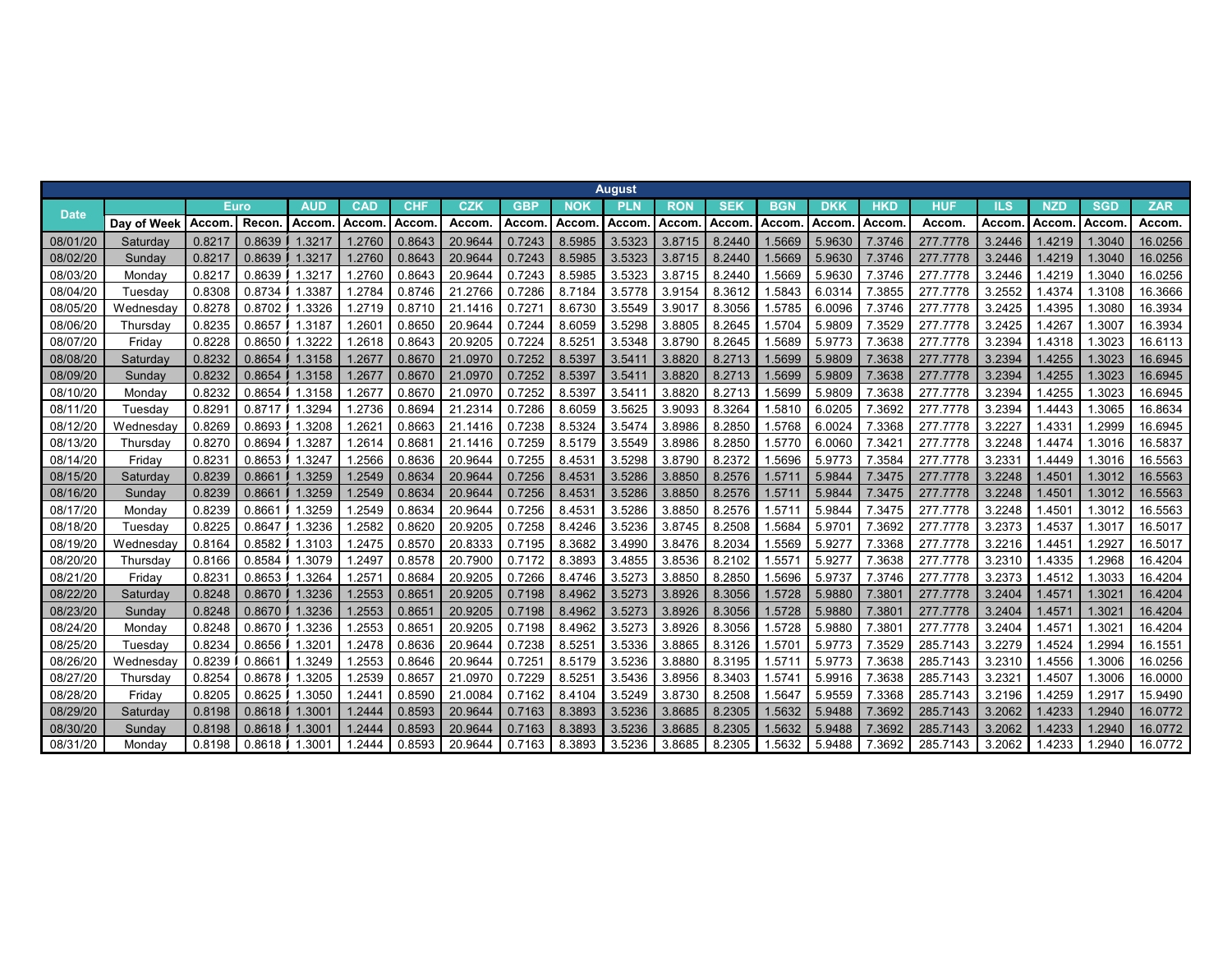|             |             |        |             |            |            |            |         |            |            | <b>September</b> |              |            |                 |            |            |            |        |              |            |            |
|-------------|-------------|--------|-------------|------------|------------|------------|---------|------------|------------|------------------|--------------|------------|-----------------|------------|------------|------------|--------|--------------|------------|------------|
| <b>Date</b> |             |        | <b>Euro</b> | <b>AUD</b> | <b>CAD</b> | <b>CHF</b> | CZK     | <b>GBP</b> | <b>NOK</b> | PLN              | <b>RON</b>   | <b>SEK</b> | <b>BGN</b>      | <b>DKK</b> | <b>HKD</b> | <b>HUF</b> | ILS    | <b>NZD</b>   | <b>SGD</b> | <b>ZAR</b> |
|             | Day of Week | Accom  | Recon       | Accom      | Accom      | Accom      | Accom   | Accom      | Accom      | <b>Accom</b>     | <b>Accom</b> | Accom      | Accom           | Accom      | Accom      | Accom      | Accom. | <b>Accom</b> | Accom      | Accom.     |
| 09/01/20    | Tuesday     | 0.8170 | 0.8588      | 1.2890     | .2390      | 0.8570     | 20.8768 | 0.7116     | 8.3472     | 3.5014           | 3.855'       | 8.1900     | 1.558           | 5.9277     | 7.342'     | 285.7143   | 3.1878 | 1.4083       | .2893      | 15.7978    |
| 09/02/20    | Wednesdav   | 0.8126 | 0.8542      | .2825      | .234       | 0.8558     | 20.7900 | 0.7072     | 8.2440     | 3.4795           | 3.8329       | 8.1766     | .5497           | 5.8962     | 7.3638     | 277.7778   | 3.1857 | 1.4025       | .2883      | 15.8983    |
| 09/03/20    | Thursday    | 0.8213 | 0.8635      | 1.2950     | 1.2427     | 0.8678     | 21.0084 | 0.7130     | 8.3542     | 3.5249           | 3.8760       | 8.2645     | .5662           | 5.9595     | 7.3692     | 285.7143   | 3.1990 | 1.4081       | .2947      | 15.8479    |
| 09/04/20    | Fridav      | 0.8234 | 0.8656      | .2977      | 1.2410     | 0.8653     | 21.1416 | 0.7133     | 8.4246     | 3.5486           | 3.8895       | 8.2850     | $1.570^{\circ}$ | 5.9737     | 7.3529     | 285.7143   | 3.1980 | 1.4059       | .2938      | 15.9236    |
| 09/05/20    | Saturday    | 0.8228 | 0.8650      | 1.3043     | 1.2450     | 0.8648     | 21.1864 | 0.7145     | 8.4531     | 3.5625           | 3.8895       | 8.3126     | 1.5689          | 5.9701     | 7.3638     | 285.7143   | 3.2010 | 1.4154       | .2953      | 15.8730    |
| 09/06/20    | Sunday      | 0.8228 | 0.8650      | 1.3043     | 1.2450     | 0.8648     | 21.1864 | 0.7145     | 8.4531     | 3.5625           | 3.8895       | 8.3126     | 1.5689          | 5.9701     | 7.3638     | 285.7143   | 3.2010 | 1.4154       | .2953      | 15.8730    |
| 09/07/20    | Monday      | 0.8228 | 0.8650      | 1.3043     | 1.2450     | 0.8648     | 21.1864 | 0.7145     | 8.4531     | 3.5625           | 3.8895       | 8.3126     | 1.5689          | 5.9701     | 7.3638     | 285.7143   | 3.2010 | 1.4154       | .2953      | 15.8730    |
| 09/08/20    | Tuesdav     | 0.8228 | 0.8650      | 1.3043     | 1.2450     | 0.8648     | 21.1864 | 0.7145     | 8.4531     | 3.5625           | 3.8895       | 8.3126     | 1.5689          | 5.9701     | 7.3638     | 285.7143   | 3.2010 | 1.4154       | .2953      | 15.8730    |
| 09/09/20    | Wednesday   | 0.8258 | 0.8682      | .3048      | 1.2472     | 0.8730     | 21.3220 | 0.7241     | 8.5106     | 3.579            | 3.9093       | 8.3472     | .5748           | 5.9916     | 7.3746     | 285.7143   | 3.2175 | 1.4213       | .3006      | 15.9490    |
| 09/10/20    | Thursday    | 0.8263 | 0.8687      | 1.3120     | .2552      | 0.8706     | 21.3675 | 0.7323     | 8.6430     | 3.5894           | 3.9139       | 8.3682     | 1.5755          | 5.9952     | 7.3529     | 285.7143   | 3.2227 | 1.4300       | .2997      | 16.0000    |
| 09/11/20    | Friday      | 0.819  | 0.8611      | 1.2984     | .2424      | 0.8587     | 21.1864 | 0.7262     | 8.5179     | 3.5537           | 3.8790       | 8.2576     | 1.562           | 5.9418     | 7.3153     | 285.7143   | 3.2185 | 1.4148       | .2913      | 15.7233    |
| 09/12/20    | Saturday    | 0.8229 | 0.8651      | 1.3028     | .2505      | 0.8640     | 21.2766 | 0.7400     | 8.5837     | 3.5689           | 3.8971       | 8.3195     | 1.5691          | 5.9701     | 7.3584     | 285.7143   | 3.2658 | 1.4221       | .2977      | 15.9236    |
| 09/13/20    | Sunday      | 0.8229 | 0.8651      | 1.3028     | 1.2505     | 0.8640     | 21.2766 | 0.7400     | 8.5837     | 3.5689           | 3.8971       | 8.3195     | 1.569           | 5.9701     | 7.3584     | 285.7143   | 3.2658 | 1.4221       | .2977      | 15.9236    |
| 09/14/20    | Monday      | 0.8229 | 0.8651      | 1.3028     | 1.2505     | 0.8640     | 21.2766 | 0.7400     | 8.5837     | 3.5689           | 3.8971       | 8.3195     | .569            | 5.9701     | 7.3584     | 285.7143   | 3.2658 | 1.4221       | .2977      | 15.9236    |
| 09/15/20    | Tuesdav     | 0.8208 | 0.8628      | 1.3040     | .2495      | 0.8618     | 21.2766 | 0.7393     | 8.5470     | 3.5549           | 3.8865       | 8.3195     | .5652           | 5.9559     | 7.3584     | 285.7143   | 3.2680 | 1.4184       | .2974      | 15.7978    |
| 09/16/20    | Wednesdav   | 0.820' | 0.8621      | 1.2990     | .2506      | 0.8615     | 21.3675 | 0.7378     | 8.5837     | 3.5600           | 3.8835       | 8.3264     | .5640           | 5.9488     | 7.3638     | 285.7143   | 3.2563 | 1.4144       | .2935      | 15.7729    |
| 09/17/20    | Thursdav    | 0.8216 | 0.8638      | .2974      | .2516      | 0.8618     | 21.4133 | 0.7369     | 8.5543     | 3.5638           | 3.8926       | 8.3403     | .5669           | 5.9595     | 7.3638     | 285.7143   | 3.2520 | 1.4114       | .2905      | 15.6006    |
| 09/18/20    | Fridav      | 0.8262 | 0.8686      | 1.3034     | .2553      | 0.8664     | 21.551  | 0.7339     | 8.6133     | 3.5855           | 3.9139       | 8.3822     | 1.5753          | 5.9916     | 7.3638     | 294.1176   | 3.2552 | 1.4166       | .2922      | 15.5521    |
| 09/19/20    | Saturday    | 0.8224 | 0.8646      | .2989      | 1.2506     | 0.8631     | 21.4133 | 0.7326     | 8.5985     | 3.5702           | 3.8956       | 8.3403     | 1.5681          | 5.9666     | 7.3638     | 285.7143   | 3.2520 | 1.4017       | .2888      | 15.3846    |
| 09/20/20    | Sunday      | 0.8224 | 0.8646      | 1.2989     | 1.2506     | 0.8631     | 21.4133 | 0.7326     | 8.5985     | 3.5702           | 3.8956       | 8.3403     | 1.5681          | 5.9666     | 7.3638     | 285.7143   | 3.2520 | 1.4017       | .2888      | 15.3846    |
| 09/21/20    | Monday      | 0.8224 | 0.8646      | .2989      | .2506      | 0.863'     | 21.4133 | 0.7326     | 8.5985     | 3.5702           | 3.8956       | 8.3403     | 1.568           | 5.9666     | 7.3638     | 285.7143   | 3.2520 | 1.4017       | .2888      | 15.3846    |
| 09/22/20    | Tuesday     | 0.8268 | 0.8692      | .3092      | .2604      | 0.8685     | 21.6450 | 0.7395     | 8.7184     | 3.6023           | 3.9154       | 8.3752     | 1.5765          | 5.9988     | 7.3910     | 294.1176   | 3.2733 | 1.4150       | .2943      | 15.6495    |
| 09/23/20    | Wednesday   | 0.8292 | 0.8718      | 1.3189     | .2636      | 0.869'     | 21.9780 | 0.7430     | 8.8574     | 3.6470           | 3.9277       | 8.4104     | .5813           | 6.0168     | 7.3475     | 294.1176   | 3.2830 | 1.4259       | .2942      | 16.0256    |
| 09/24/20    | Thursday    | 0.834  | 0.8769      | 1.3348     | .2674      | 0.8750     | 21.9298 | 0.7489     | 8.9206     | 3.6496           | 3.9557       | 8.4890     | .5906           | 6.0533     | 7.3692     | 294.1176   | 3.2787 | 1.4415       | .2999      | 16.0772    |
| 09/25/20    | Fridav      | 0.8366 | 0.8796      | 1.3497     | 1.2739     | 0.8795     | 22.0264 | 0.7475     | 9.0416     | 3.6900           | 3.9746       | 8.591      | 1.5954          | 6.0716     | 7.3746     | 294.1176   | 3.3102 | 1.4567       | .3079      | 16.2602    |
| 09/26/20    | Saturday    | 0.8369 | 0.8799      | 1.3463     | 1.2729     | 0.8816     | 22.0264 | 0.7453     | 9.0580     | 3.7133           | 3.9809       | 8.6580     | 1.5959          | 6.0753     | 7.3855     | 294.1176   | 3.3069 | 1.4482       | 1.3086     | 16.0256    |
| 09/27/20    | Sundav      | 0.8369 | 0.8799      | 1.3463     | 1.2729     | 0.8816     | 22.0264 | 0.7453     | 9.0580     | 3.7133           | 3.9809       | 8.6580     | 1.5959          | 6.0753     | 7.3855     | 294.1176   | 3.3069 | 1.4482       | .3086      | 16.0256    |
| 09/28/20    | Monday      | 0.8369 | 0.8799      | 1.3463     | .2729      | 0.8816     | 22.0264 | 0.7453     | 9.0580     | 3.7133           | 3.9809       | 8.6580     | .5959           | 6.0753     | 7.3855     | 294.1176   | 3.3069 | 1.4482       | .3086      | 16.0256    |
| 09/29/20    | Tuesdav     | 0.8356 | 0.8784      | .3452      | .2694      | 0.8797     | 22.1239 | 0.7404     | 9.0580     | 3.7092           | 3.9730       | 8.6356     | .5934           | 6.0643     | 7.342'     | 294.1176   | 3.2927 | 1.4478       | .3043      | 16.2866    |
| 09/30/20    | Wednesday   | 0.8326 | 0.8752      | 1.3356     | .2682      | 0.8759     | 22.075  | 0.7361     | 8.9767     | 3.7189           | 3.9557       | 8.5690     | .5878           | 6.0423     | 7.3475     | 294.1176   | 3.2830 | 1.4440       | .2997      | 16.2602    |
|             |             |        |             |            |            |            |         |            |            |                  |              |            |                 |            |            |            |        |              |            |            |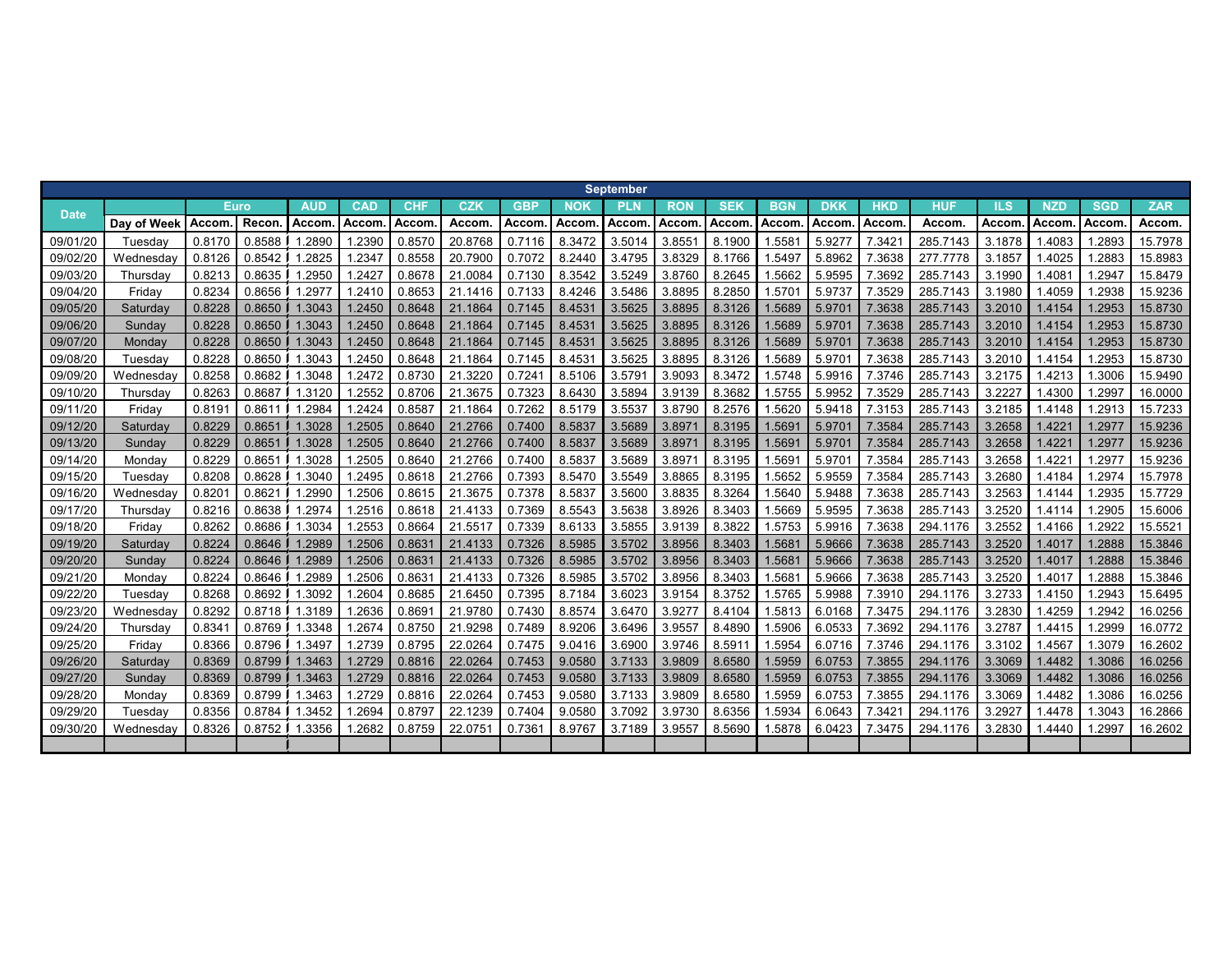|             |               |              |             |            |        |            |         |            |           | October    |            |            |            |            |            |          |        |              |            |            |
|-------------|---------------|--------------|-------------|------------|--------|------------|---------|------------|-----------|------------|------------|------------|------------|------------|------------|----------|--------|--------------|------------|------------|
| <b>Date</b> |               |              | <b>Euro</b> | <b>AUD</b> | CAD    | <b>CHF</b> | CZK     | <b>GBP</b> | <b>NO</b> | <b>PLN</b> | <b>RON</b> | <b>SEK</b> | <b>BGN</b> | <b>DKK</b> | <b>HKD</b> | HUF      | ILS    | <b>NZD</b>   | <b>SGD</b> | <b>ZAR</b> |
|             | Dav of Week   | <b>Accom</b> | Recor       | Accom      | Accom  | Accom      | Accom   | Accom      | Accom     | Accom      | Accom      | Accom      | Accom      | Accom      | Accom      | Accom    | Accom  | <b>Accom</b> | Accom      | Accom.     |
| 10/01/20    | Thursday      | 0.8325       | 0.875       | 1.3378     | .2765  | 0.877      | 22.0264 | 0.743      | 9.0090    | 3.6765     | 3.9526     | 8.5616     | .5876      | 6.0459     | 7.380      | 294.1176 | 3.2852 | 1.4476       | 1.3040     | 16.1551    |
| 10/02/20    | Fridav        | 0.8290       | 0.8716      | .3208      | .2620  | 0.8725     | 21.7865 | 0.7359     | 8.8183    | 3.6510     | 3.9401     | 8.4818     | .5808      | 6.0168     | 7.3529     | 294.1176 | 3.2457 | 1.4320       | .2930      | 15.7729    |
| 10/03/20    | Saturdav      | 0.8317       | 0.8743      | 1.3286     | .2645  | 0.8747     | 21.834  | 0.7361     | 8.8652    | 3.6417     | 3.9526     | 8.4890     | 1.5860     | 6.0350     | 7.3692     | 294.1176 | 3.2626 | 1.4333       | 1.2970     | 15.8730    |
| 10/04/20    | Sunday        | 0.8317       | 0.8743      | 1.3286     | .2645  | 0.8747     | 21.834  | 0.7361     | 8.8652    | 3.6417     | 3.9526     | 8.4890     | .5860      | 6.0350     | 7.3692     | 294.1176 | 3.2626 | 1.4333       | 1.2970     | 15.8730    |
| 10/05/20    | Monday        | 0.831        | 0.8743      | .3286      | .2645  | 0.874      | 21.834  | 0.736'     | 8.8652    | 3.6417     | 3.9526     | 8.4890     | .5860      | 6.0350     | 7.3692     | 294.1176 | 3.2626 | 1.4333       | 1.2970     | 15.8730    |
| 10/06/20    | Tuesda∖       | 0.8293       | 0.8719      | .3233      | .2602  | 0.8706     | 21.9298 | 0.7336     | 8.8183    | 3.6245     | 3.9355     | 8.4531     | .5815      | 6.0168     | 7.3529     | 285.7143 | 3.2468 | .4290        | .292       | 15.6006    |
| 10/07/20    | Wednesday     | 0.8245       | 0.8667      | .3233      | .2560  | 0.8662     | 21.739  | 0.7294     | 8.7184    | 3.6101     | 3.9200     | 8.4246     | .5723      | 5.9809     | 7.3368     | 285.7143 | 3.2300 | 1.4269       | 1.2875     | 15.7480    |
| 10/08/20    | Thursdav      | 0.8293       | 0.8719      | .3321      | .2645  | 0.8716     | 21.834  | 0.7360     | 8.8652    | 3.6219     | 3.9417     | 8.4962     | .5815      | 6.0168     | 7.3746     | 294.1176 | 3.2415 | 1.4418       | 1.2928     | 15.7480    |
| 10/09/20    | Fridav        | 0.8286       | 0.8710      | .3264      | .2588  | 0.8714     | 21.8818 | 0.7346     | 8.8183    | 3.6206     | 3.9386     | 8.4388     | .5800      | 6.0132     | 7.3692     | 285.7143 | 3.2258 | 1.4424       | .2907      | 15.7729    |
| 10/10/20    | Saturdav      | 0.8259       | 0.8683      | 1.3200     | .2494  | 0.8679     | 21.8818 | 0.7319     | 8.7642    | 3.6088     | 3.9231     | 8.3963     | 1.575      | 5.9952     | 7.3475     | 285.7143 | 3.2062 | 1.4353       | 1.2867     | 15.6250    |
| 10/11/20    | <b>Sunday</b> | 0.8259       | 0.8683      | 1.3200     | .2494  | 0.8679     | 21.8818 | 0.7319     | 8.7642    | 3.6088     | 3.9231     | 8.3963     | 1.575      | 5.9952     | 7.3475     | 285.7143 | 3.2062 | 1.4353       | 1.2867     | 15.6250    |
| 10/12/20    | <b>Monday</b> | 0.8259       | 0.8683      | 1.3200     | .2494  | 0.8679     | 21.8818 | 0.7319     | 8.7642    | 3.6088     | 3.9231     | 8.3963     | .575       | 5.9952     | 7.3475     | 285.7143 | 3.2062 | 1.4353       | 1.2867     | 15.6250    |
| 10/13/20    | Tuesday       | 0.8259       | 0.8683      | .3200      | .2494  | 0.8679     | 21.8818 | 0.7319     | 8.7642    | 3.6088     | 3.9231     | 8.3963     | .575       | 5.9952     | 7.3475     | 285.7143 | 3.2062 | 1.4353       | 1.286      | 15.6250    |
| 10/14/20    | Wednesday     | 0.8267       | 0.869       | .3229      | .2466  | 0.8649     | 21.9780 | 0.7291     | 8.7260    | 3.6075     | 3.9277     | 8.3682     | .5763      | 5.9988     | 7.3584     | 285.7143 | 3.2185 | .4286        | 1.2910     | 15.7233    |
| 10/15/20    | Thursda∖      | 0.8287       | 0.8711      | 1.3231     | .2460  | 0.867      | 22.1729 | 0.7362     | 8.7796    | 3.6245     | 3.9401     | 8.3682     | .5803      | 6.0132     | 7.3529     | 294.1176 | 3.2175 | 1.4249       | 1.2890     | 15.6986    |
| 10/16/20    | Friday        | 0.8322       | 0.8748      | .3405      | .2538  | 0.870      | 22.1239 | 0.7324     | 8.8496    | 3.6792     | 3.9557     | 8.4317     | .587(      | 6.0386     | 7.380      | 294.1176 | 3.2289 | 1.4358       | 1.2930     | 15.8228    |
| 10/17/20    | Saturdav      | 0.8302       | 0.8728      | 1.3378     | .252   | 0.8678     | 22.1239 | 0.7331     | 8.8810    | 3.6860     | 3.9463     | 8.3822     | .5830      | 6.0241     | 7.3475     | 294,1176 | 3.2103 | 1.4355       | 1.2885     | 15.7233    |
| 10/18/20    | Sunday        | 0.8302       | 0.8728      | 1.3378     | .252   | 0.8678     | 22.1239 | 0.7331     | 8.8810    | 3.6860     | 3.9463     | 8.3822     | 1.5830     | 6.0241     | 7.3475     | 294.1176 | 3.2103 | 1.4355       | 1.2885     | 15.7233    |
| 10/19/20    | Monday        | 0.8302       | 0.8728      | .3378      | .252   | 0.8678     | 22.1239 | 0.7331     | 8.8810    | 3.6860     | 3.9463     | 8.3822     | .5830      | 6.0241     | 7.3475     | 294.1176 | 3.2103 | 1.4355       | .2885      | 15.7233    |
| 10/20/20    | Tuesdav       | 0.8272       | 0.8696      | 1.3321     | .2463  | 0.864      | 21.9780 | 0.7289     | 8.8339    | 3.6670     | 3.9339     | 8.3542     | 1.5773     | 6.0024     | 7.3260     | 294.1176 | 3.1969 | 1.4269       | .2840      | 15.6006    |
| 10/21/20    | Wednesdav     | 0.825        | 0.8675      | .3452      | .249   | 0.861      | 21.9298 | 0.7320     | 8.8339    | 3.6900     | 3.9231     | 8.3542     | .5736      | 5.9880     | 7.342      | 294.1176 | 3.2092 | 1.4415       | .2862      | 15.6495    |
| 10/22/20    | Thursda∖      | 0.821        | 0.8639      | .3417      | .2453  | 0.8593     | 21.7865 | 0.7288     | 8.7413    | 3.6576     | 3.9047     | 8.2850     | .5669      | 5.9630     | 7.3692     | 294.1176 | 3.2134 | 1.4362       | 1.2878     | 15.5763    |
| 10/23/20    | Friday        | 0.823        | 0.8653      | .3380      | .2513  | 0.8625     | 21.8818 | 0.7243     | 8.7642    | 3.6805     | 3.9124     | 8.3195     | .5696      | 5.9737     | 7.3746     | 294.1176 | 3.2175 | 1.4269       | 1.2903     | 15.5039    |
| 10/24/20    | Saturday      | 0.8228       | 0.8650      | 1.3301     | .2460  | 0.8598     | 21.7865 | 0.7248     | 8.7642    | 3.6697     | 3.9108     | 8.3056     | .5689      | 5.9701     | 7.3529     | 294.1176 | 3.2051 | 1.4196       | 1.2870     | 15.3610    |
| 10/25/20    | Sunday        | 0.8228       | 0.8650      | 1.3301     | .2460  | 0.8598     | 21.7865 | 0.7248     | 8.7642    | 3.6697     | 3.9108     | 8.3056     | 1.5689     | 5.9701     | 7.3529     | 294.1176 | 3.2051 | 1.4196       | 1.2870     | 15.3610    |
| 10/26/20    | Monday        | 0.8228       | 0.8650      | .3301      | .2460  | 0.8598     | 21.7865 | 0.7248     | 8.7642    | 3.669      | 3.9108     | 8.3056     | .5689      | 5.9701     | 7.3529     | 294.1176 | 3.205' | 1.4196       | 1.2870     | 15.3610    |
| 10/27/20    | Tuesdav       | 0.8246       | 0.8668      | .3337      | .2520  | 0.8614     | 21.9298 | 0.7299     | 8.8339    | 3.675      | 3.9170     | 8.3403     | .5726      | 5.9809     | 7.3638     | 294.1176 | 3.2154 | 1.4219       | 1.292      | 15.4799    |
| 10/28/20    | Wednesday     | 0.8243       | 0.8665      | .3323      | .2516  | 0.8620     | 21.9780 | 0.7291     | 8.7489    | 3.688      | 3.9170     | 8.2988     | .5718      | 5.9809     | 7.3529     | 294.1176 | 3.2134 | 1.4194       | 1.2908     | 15.3374    |
| 10/29/20    | Thursdav      | 0.8278       | 0.8702      | .3328      | .2555  | 0.8645     | 22.075  | 0.7304     | 8.7719    | 3.7189     | 3.9355     | 8.3195     | .5785      | 6.0060     | 7.3584     | 294.1176 | 3.2185 | 1.420        | 1.2923     | 15.4560    |
| 10/30/20    | Fridav        | 0.8328       | 0.8756      | .3510      | .268   | 0.867      | 22.271  | 0.7331     | 8.9686    | 3.7566     | 3.9604     | 8.4388     | .588       | 6.0459     | 7.380      | 303.0303 | 3.2478 | 1.4325       | .2990      | 15.6495    |
| 10/31/20    | Saturday      | 0.8335       | 0.8763      | 1.3486     | 1.2639 | 0.8689     | 22.2222 | 0.7336     | 9.0498    | 3.7580     | 3.9620     | 8.4459     | 1.5896     | 6.0533     | 7.3529     | 303.0303 | 3.2457 | 1.4314       | 1.2947     | 15.5039    |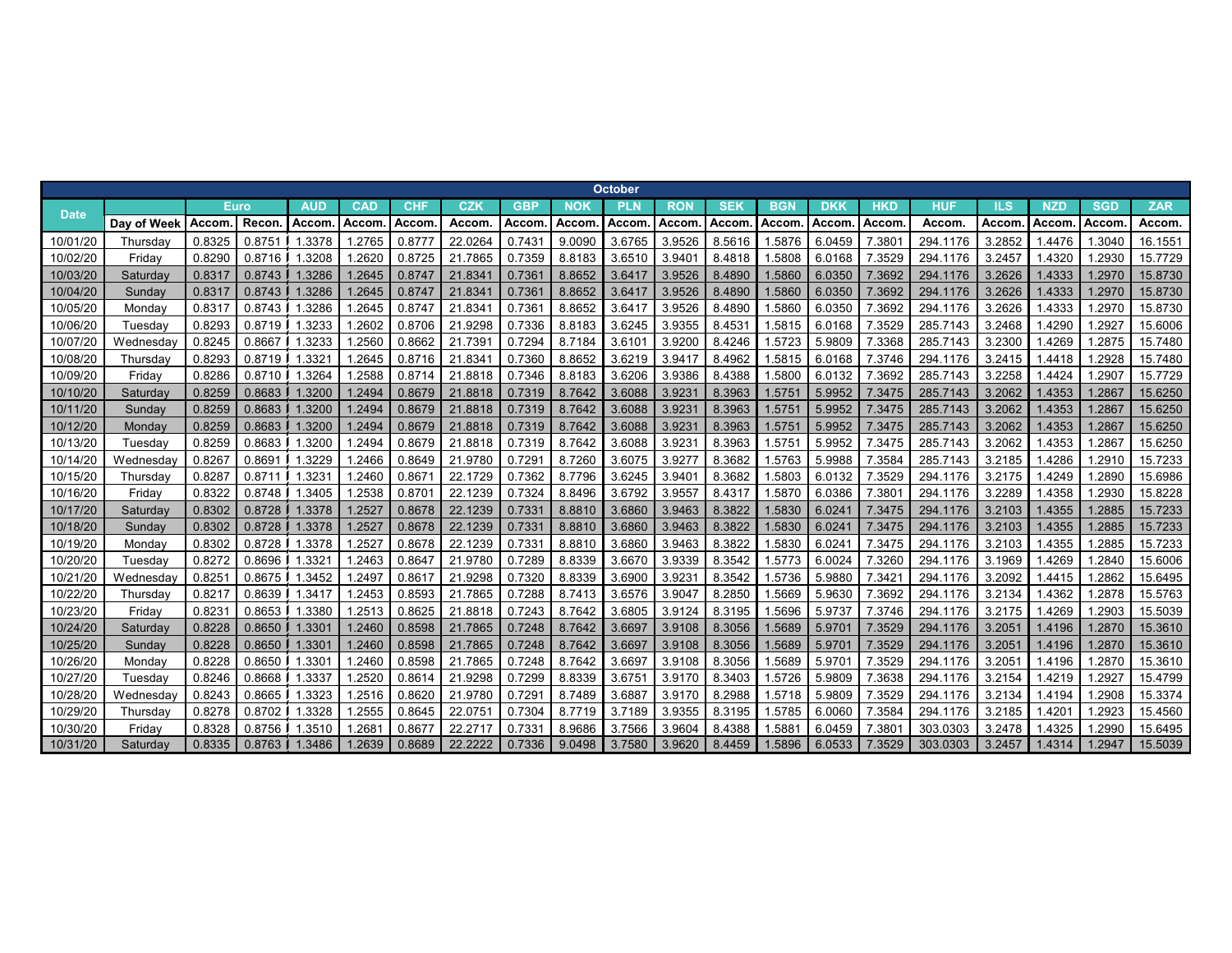|             |             |        |        |            |                    |            |         |            |              | <b>November</b> |            |              |            |            |            |          |        |              |            |            |
|-------------|-------------|--------|--------|------------|--------------------|------------|---------|------------|--------------|-----------------|------------|--------------|------------|------------|------------|----------|--------|--------------|------------|------------|
| <b>Date</b> |             |        | Euro   | <b>AUD</b> | <b>CAD</b>         | <b>CHF</b> | CZK     | <b>GBP</b> | <b>NOK</b>   | <b>PLN</b>      | <b>RON</b> | <b>SEK</b>   | <b>BGN</b> | <b>DKK</b> | <b>HKD</b> | HUF      | ILS    | <b>NZD</b>   | <b>SGD</b> | <b>ZAR</b> |
|             | Day of Week | Accom. | Recon. | Accom      | <b>Accom</b>       | Accom      | Accom   | Accom      | <b>Accom</b> | Accom           | Accom      | <b>Accom</b> | Accom      | Accom.     | Accom      | Accom    | Accom  | <b>Accom</b> | Accom      | Accom.     |
| 11/01/20    | Sundav      | 0.8335 | 0.8763 | 1.3486     | 1.2639             | 0.8689     | 22.222  | 0.7336     | 9.0498       | 3.7580          | 3.9620     | 8.4459       | 1.5896     | 6.0533     | 7.3529     | 303.0303 | 3.2457 | 1.4314       | .2947      | 15.5039    |
| 11/02/20    | Mondav      | 0.8335 | 0.8763 | .3486      | 1.2639             | 0.8689     | 22.222  | 0.7336     | 9.0498       | 3.7580          | 3.9620     | 8.4459       | 1.5896     | 6.0533     | 7.3529     | 303.0303 | 3.2457 | 1.4314       | .2947      | 15.5039    |
| 11/03/20    | Tuesdav     | 0.8362 | 0.8790 | .3539      | 1.2645             | 0.8709     | 22.222  | 0.7375     | 9.0827       | 3.7552          | 3.9651     | 8.4531       | 1.5946     | 6.0716     | 7.3529     | 303.0303 | 3.2331 | 1.4372       | .2967      | 15.4560    |
| 11/04/20    | Wednesday   | 0.8325 | 0.8751 | .3351      | 1.2489             | 0.8695     | 21.8818 | 0.7308     | 8.9767       | 3.7202          | 3.9510     | 8.4175       | .5876      | 6.0459     | 7.3529     | 294.1176 | 3.2268 | .4227        | .2917      | 15.2672    |
| 11/05/20    | Thursdav    | 0.8316 | 0.8742 | .3369      | 1.2538             | 0.8654     | 21.834  | 0.7319     | 8.9526       | 3.7010          | 3.9463     | 8.3963       | 1.5858     | 6.0386     | 7.3314     | 294.1176 | 3.2331 | 1.4265       | .2922      | 15.4321    |
| 11/06/20    | Fridav      | 0.8246 | 0.8668 | 1.3142     | 1.242              | 0.8603     | 21.5517 | 0.7266     | 8.7796       | 3.6443          | 3.9124     | 8.2781       | 1.5726     | 5.9880     | 7.3314     | 294.1176 | 3.1990 | 1.4085       | .2824      | 15.0150    |
| 11/07/20    | Saturday    | 0.8200 | 0.8620 | 1.3045     | 1.238'             | 0.8542     | 21.3220 | 0.7213     | 8.7108       | 3.6232          | 3.8911     | 8.2372       | 1.5637     | 5.9559     | 7.342'     | 285.7143 | 3.1980 | 1.3957       | .2763      | 14.9254    |
| 11/08/20    | Sunday      | 0.8200 | 0.8620 | 1.3045     | 1.238'             | 0.8542     | 21.3220 | 0.7213     | 8.7108       | 3.6232          | 3.8911     | 8.2372       | 1.5637     | 5.9559     | 7.342'     | 285.7143 | 3.1980 | 1.3957       | .2763      | 14.9254    |
| 11/09/20    | Mondav      | 0.8200 | 0.8620 | 1.3045     | 1.238'             | 0.8542     | 21.3220 | 0.7213     | 8.7108       | 3.6232          | 3.8911     | 8.2372       | 1.5637     | 5.9559     | 7.342'     | 285.7143 | 3.1980 | 1.3957       | .2763      | 14.9254    |
| 11/10/20    | Tuesdav     | 0.8183 | 0.8603 | 1.3017     | 1.2335             | 0.8527     | 21.1915 | 0.7202     | 8.6544       | 3.5725          | 3.8825     | 8.1678       | 1.5604     | 5.9465     | 7.3438     | 285.3484 | 3.1899 | 1.3920       | .2722      | 14.7711    |
| 11/11/20    | Wednesdav   | 0.8255 | 0.8679 | 1.3077     | 1.2399             | 0.8695     | 21.2918 | 0.7209     | 8.5892       | 3.6075          | 3.9155     | 8.2055       | 1.5742     | 5.9938     | 7.3855     | 288.6076 | 3.2103 | 1.3952       | .2825      | 14.7149    |
| 11/12/20    | Thursday    | 0.8255 | 0.8679 | 1.3077     | 1.2399             | 0.8695     | 21.2918 | 0.7209     | 8.5892       | 3.6075          | 3.9155     | 8.2055       | 1.5742     | 5.9938     | 7.3855     | 288.6076 | 3.2103 | 1.3952       | .2825      | 14.7149    |
| 11/13/20    | Fridav      | 0.8262 | 0.8686 | 1.3077     | 1.2429             | 0.8693     | 21.3429 | 0.7201     | 8.6450       | 3.6130          | 3.9218     | 8.2054       | 1.5755     | 5.9970     | 7.3633     | 286.202  | 3.2090 | 1.3826       | .2818      | 14.8343    |
| 11/14/20    | Saturdav    | 0.8253 | 0.8677 | 1.3137     | 1.250'             | 0.8699     | 21.3478 | 0.7229     | 8.7260       | 3.6138          | 3.9187     | 8.2378       | 1.5738     | 5.9925     | 7.3712     | 285.7374 | 3.1969 | 1.3945       | .2824      | 14.8499    |
| 11/15/20    | Sunday      | 0.8253 | 0.8677 | 1.3137     | 1.250 <sup>4</sup> | 0.8699     | 21.3478 | 0.7229     | 8.7260       | 3.6138          | 3.9187     | 8.2378       | 1.5738     | 5.9925     | 7.3712     | 285.7374 | 3.1969 | 1.3945       | .2824      | 14.8499    |
| 11/16/20    | Monday      | 0.8253 | 0.8677 | 1.3137     | 1.250              | 0.8699     | 21.3478 | 0.7229     | 8.7260       | 3.6138          | 3.9187     | 8.2378       | 1.5738     | 5.9925     | 7.3712     | 285.7374 | 3.1969 | 1.3945       | .2824      | 14.8499    |
| 11/17/20    | Tuesdav     | 0.8230 | 0.8652 | .3041      | 1.2463             | 0.8660     | 21.1583 | 0.7204     | 8.6591       | 3.5872          | 3.9081     | 8.2352       | .5694      | 5.9750     | 7.3776     | 286.8027 | 3.1983 | 1.3819       | .2798      | 14.6505    |
| 11/18/20    | Wednesday   | 0.8205 | 0.8625 | 1.2968     | 1.2424             | 0.8645     | 21.1405 | 0.7184     | 8.5895       | 3.5899          | 3.8986     | 8.1746       | 1.5646     | 5.9580     | 7.3647     | 288.7395 | 3.1924 | 1.3779       | .2761      | 14.6099    |
| 11/19/20    | Thursday    | 0.8210 | 0.8632 | .2993      | 1.2437             | 0.8662     | 21.1502 | 0.7159     | 8.5896       | 3.5755          | 3.9010     | 8.1661       | .5656      | 5.9630     | 7.3707     | 289.2276 | 3.1880 | 1.3736       | .2751      | 14.5760    |
| 11/20/20    | Fridav      | 0.8238 | 0.8660 | 1.3067     | 1.2455             | 0.8675     | 21.1910 | 0.7191     | 8.6256       | 3.5962          | 3.9146     | 8.2121       | 1.5709     | 5.9859     | 7.3642     | 290.4309 | 3.1833 | 1.3798       | .2789      | 14.7725    |
| 11/21/20    | Saturday    | 0.821  | 0.8633 | 1.3034     | 1.241'             | 0.8653     | 21.0294 | 0.7165     | 8.5560       | 3.5738          | 3.9009     | 8.1821       | 1.5658     | 5.9655     | 7.3690     | 287.6057 | 3.1774 | 1.3715       | .2768      | 14.6506    |
| 11/22/20    | Sunday      | 0.821  | 0.8633 | 1.3034     | 1.241              | 0.8653     | 21.0294 | 0.7165     | 8.5560       | 3.5738          | 3.9009     | 8.1821       | 1.5658     | 5.9655     | 7.3690     | 287.6057 | 3.1774 | 1.3715       | .2768      | 14.6506    |
| 11/23/20    | Monday      | 0.821  | 0.8633 | .3034      | 1.241              | 0.8653     | 21.0294 | 0.7165     | 8.5560       | 3.5738          | 3.9009     | 8.1821       | .5658      | 5.9655     | 7.3690     | 287.6057 | 3.1774 | 1.3715       | .2768      | 14.6506    |
| 11/24/20    | Tuesdav     | 0.8195 | 0.8615 | .2946      | 1.2378             | 0.8640     | 21.0172 | 0.7095     | 8.5132       | 3.5662          | 3.8939     | 8.1571       | .562       | 5.9505     | 7.3547     | 287.6046 | 3.1668 | .3642        | .2729      | 14.5462    |
| 11/25/20    | Wednesday   | 0.8210 | 0.8631 | 1.2916     | 1.2379             | 0.8652     | 21.0117 | 0.7107     | 8.5442       | 3.5784          | 3.9010     | 8.1645       | .5656      | 5.9592     | 7.3676     | 288.7313 | 3.1722 | 1.3578       | .2754      | 14.5871    |
| 11/26/20    | Thursday    | 0.8189 | 0.8609 | 1.2943     | 1.2367             | 0.8670     | 20.9268 | 0.7127     | 8.4374       | 3.5665          | 3.8905     | 8.1046       | 1.5616     | 5.9417     | 7.3708     | 288.0168 | 3.1619 | 1.3640       | 1.2769     | 14.4279    |
| 11/27/20    | Friday      | 0.8189 | 0.8609 | 1.2943     | 1.2367             | 0.8670     | 20.9268 | 0.7127     | 8.4374       | 3.5665          | 3.8905     | 8.1046       | 1.5616     | 5.9417     | 7.3708     | 288.0168 | 3.1619 | 1.3640       | .2769      | 14.4279    |
| 11/28/20    | Saturday    | 0.8170 | 0.8588 | 1.2870     | 1.2346             | 0.8615     | 20.8217 | 0.7108     | 8.4041       | 3.5688          | 3.8819     | 8.0938       | 1.5580     | 5.9284     | 7.3663     | 287.5636 | 3.1539 | 1.3520       | 1.2717     | 14.4022    |
| 11/29/20    | Sunday      | 0.8170 | 0.8588 | 1.2870     | 1.2346             | 0.8615     | 20.821  | 0.7108     | 8.4041       | 3.5688          | 3.8819     | 8.0938       | 1.5580     | 5.9284     | 7.3663     | 287.5636 | 3.1539 | 1.3520       | .2717      | 14.4022    |
| 11/30/20    | Monda\      | 0.8170 | 0.8588 | 1.2870     | 1.2346             | 0.8615     | 20.821  | 0.7108     | 8.404        | 3.5688          | 3.8819     | 8.0938       | .5580      | 5.9284     | 7.3663     | 287.5636 | 3.1539 | 1.3520       | .2717      | 14.4022    |
|             |             |        |        |            |                    |            |         |            |              |                 |            |              |            |            |            |          |        |              |            |            |